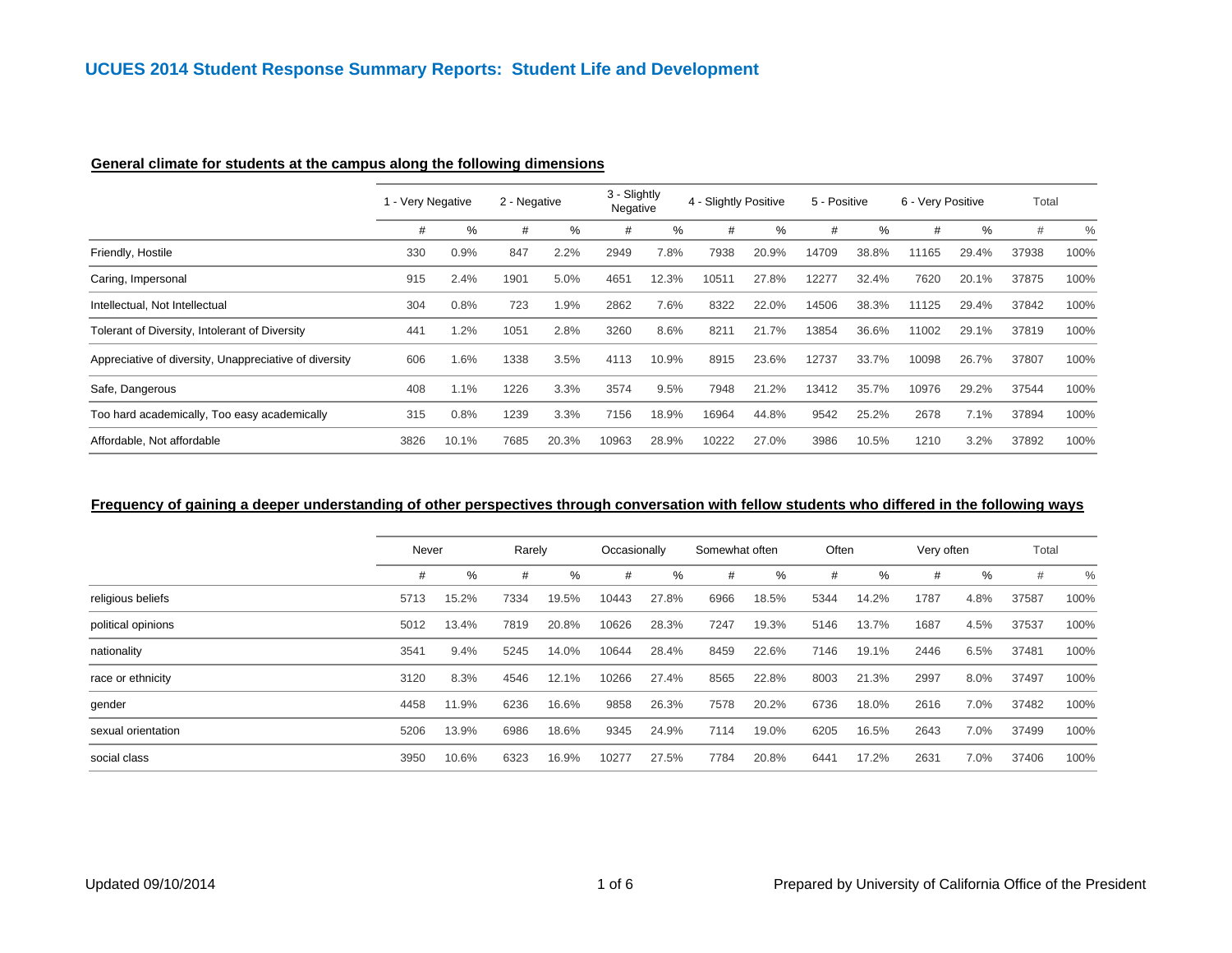#### **In this academic year, I have heard teaching faculty or instructors express negative or stereotypical views about:**

|                                                                                 | Never |       | Rarely |       | Occasionally |       | Somewhat often |      | Often |      | Very often |      | Total |               |
|---------------------------------------------------------------------------------|-------|-------|--------|-------|--------------|-------|----------------|------|-------|------|------------|------|-------|---------------|
|                                                                                 | #     | %     | #      | %     | #            | %     | #              | %    | #     | %    | #          | $\%$ | #     | $\frac{0}{0}$ |
| races or ethnicities                                                            | 25141 | 67.3% | 7243   | 19.4% | 2989         | 8.0%  | 1204           | 3.2% | 579   | 1.6% | 196        | 0.5% | 37352 | 100%          |
| genders                                                                         | 25236 | 67.6% | 7071   | 18.9% | 3007         | 8.1%  | 1232           | 3.3% | 561   | 1.5% | 216        | 0.6% | 37323 | 100%          |
| sexual orientations                                                             | 27413 | 73.7% | 6134   | 16.5% | 2066         | 5.6%  | 979            | 2.6% | 444   | 1.2% | 180        | 0.5% | 37216 | 100%          |
| political affiliation, opinions or beliefs                                      | 21315 | 57.2% | 8153   | 21.9% | 4604         | 12.4% | 1850           | 5.0% | 932   | 2.5% | 408        | 1.1% | 37262 | 100%          |
| religions                                                                       | 25145 | 67.5% | 6943   | 18.6% | 2914         | 7.8%  | 1298           | 3.5% | 680   | 1.8% | 267        | 0.7% | 37247 | 100%          |
| social classes                                                                  | 25807 | 69.2% | 6659   | 17.9% | 2730         | 7.3%  | 1209           | 3.2% | 631   | 1.7% | 233        | 0.6% | 37269 | 100%          |
| immigrant backgrounds                                                           | 26987 | 72.5% | 6335   | 17.0% | 2166         | 5.8%  | 1050           | 2.8% | 526   | 1.4% | 184        | 0.5% | 37248 | 100%          |
| physical or other observable disabilities                                       | 29038 | 77.9% | 5224   | 14.0% | 1598         | 4.3%  | 859            | 2.3% | 384   | 1.0% | 159        | 0.4% | 37262 | 100%          |
| learning, psychological, or other disabilities that are not<br>readily apparent | 28320 | 76.1% | 5536   | 14.9% | 1831         | 4.9%  | 904            | 2.4% | 441   | 1.2% | 192        | 0.5% | 37224 | 100%          |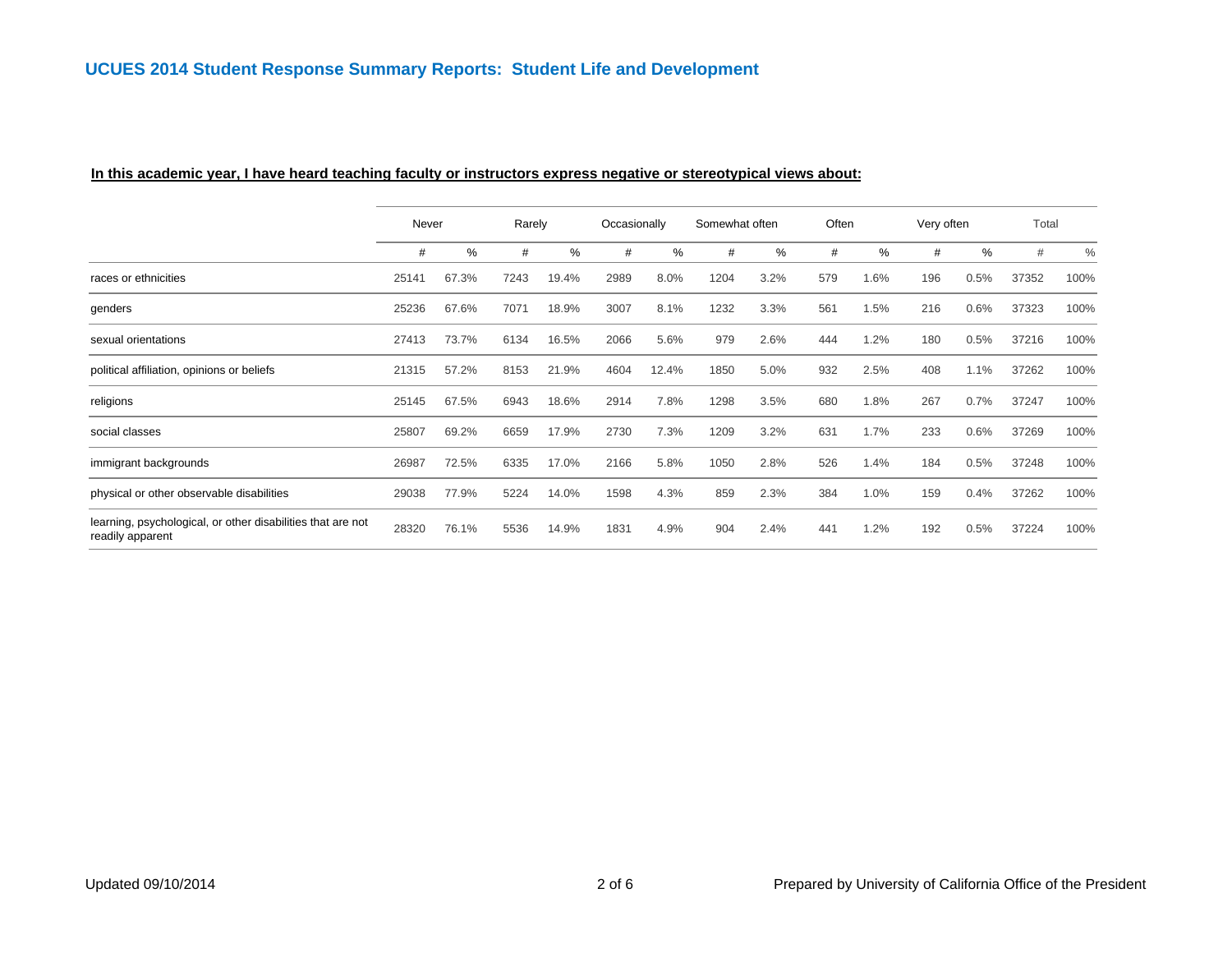|                                                                                 | Never |       | Rarely |       | Occasionally |       | Somewhat often |      | Often |      | Very often |      | Total |      |
|---------------------------------------------------------------------------------|-------|-------|--------|-------|--------------|-------|----------------|------|-------|------|------------|------|-------|------|
|                                                                                 | #     | %     | #      | %     | #            | %     | #              | %    | #     | $\%$ | #          | $\%$ | #     | $\%$ |
| races or ethnicities                                                            | 23470 | 63.8% | 6722   | 18.3% | 4015         | 10.9% | 1511           | 4.1% | 767   | 2.1% | 330        | 0.9% | 36815 | 100% |
| genders                                                                         | 24252 | 65.9% | 6610   | 18.0% | 3536         | 9.6%  | 1431           | 3.9% | 658   | 1.8% | 309        | 0.8% | 36796 | 100% |
| sexual orientations                                                             | 24671 | 67.1% | 6368   | 17.3% | 3371         | 9.2%  | 1381           | 3.8% | 666   | 1.8% | 299        | 0.8% | 36756 | 100% |
| political affiliation, opinions or beliefs                                      | 23550 | 64.1% | 6736   | 18.3% | 3653         | 9.9%  | 1573           | 4.3% | 844   | 2.3% | 400        | 1.1% | 36756 | 100% |
| religions                                                                       | 24539 | 66.8% | 6421   | 17.5% | 3310         | 9.0%  | 1386           | 3.8% | 758   | 2.1% | 336        | 0.9% | 36750 | 100% |
| social classes                                                                  | 24758 | 67.4% | 6449   | 17.5% | 3205         | 8.7%  | 1307           | 3.6% | 719   | 2.0% | 312        | 0.8% | 36750 | 100% |
| immigrant backgrounds                                                           | 25012 | 68.1% | 6313   | 17.2% | 3117         | 8.5%  | 1313           | 3.6% | 699   | 1.9% | 297        | 0.8% | 36751 | 100% |
| physical or other observable disabilities                                       | 26760 | 72.8% | 5895   | 16.0% | 2414         | 6.6%  | 990            | 2.7% | 501   | 1.4% | 204        | 0.6% | 36764 | 100% |
| learning, psychological, or other disabilities that are not<br>readily apparent | 26587 | 72.4% | 5897   | 16.1% | 2427         | 6.6%  | 1025           | 2.8% | 526   | 1.4% | 238        | 0.6% | 36700 | 100% |

## **In this academic year, I have heard non-teaching staff or administrators express negative or stereotypical views about:**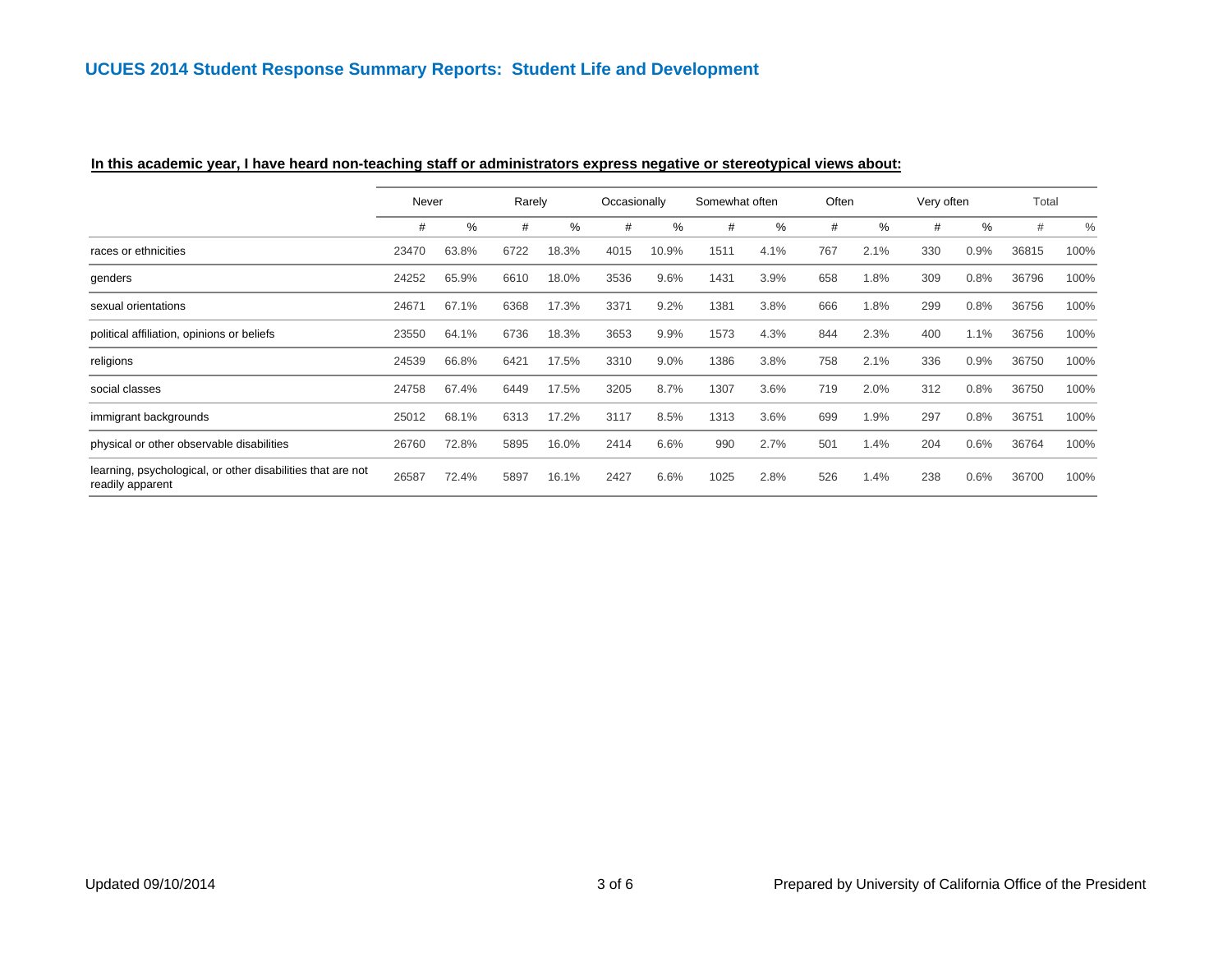#### **In this academic year, I have heard students express negative or stereotypical views about:**

|                                                                                 | Never |       | Rarely |       | Occasionally |       | Somewhat often |       | Often |      | Very often |      | Total |      |
|---------------------------------------------------------------------------------|-------|-------|--------|-------|--------------|-------|----------------|-------|-------|------|------------|------|-------|------|
|                                                                                 | #     | %     | #      | %     | #            | %     | #              | %     | #     | %    | #          | %    | #     | $\%$ |
| races or ethnicities                                                            | 6686  | 18.1% | 9479   | 25.6% | 11745        | 31.7% | 4714           | 12.7% | 3009  | 8.1% | 1376       | 3.7% | 37009 | 100% |
| genders                                                                         | 9433  | 25.5% | 9903   | 26.8% | 9795         | 26.5% | 4112           | 11.1% | 2531  | 6.8% | 1199       | 3.2% | 36973 | 100% |
| sexual orientations                                                             | 9519  | 25.8% | 10240  | 27.8% | 9765         | 26.5% | 3857           | 10.5% | 2399  | 6.5% | 1117       | 3.0% | 36897 | 100% |
| political affiliation, opinions or beliefs                                      | 9099  | 24.6% | 9341   | 25.3% | 9725         | 26.3% | 4446           | 12.0% | 2761  | 7.5% | 1541       | 4.2% | 36913 | 100% |
| religions                                                                       | 10069 | 27.3% | 10193  | 27.6% | 9111         | 24.7% | 3910           | 10.6% | 2364  | 6.4% | 1255       | 3.4% | 36902 | 100% |
| social classes                                                                  | 11856 | 32.1% | 10410  | 28.2% | 8238         | 22.3% | 3381           | 9.2%  | 1961  | 5.3% | 1074       | 2.9% | 36920 | 100% |
| immigrant backgrounds                                                           | 12302 | 33.4% | 10045  | 27.2% | 8251         | 22.4% | 3265           | 8.9%  | 1952  | 5.3% | 1065       | 2.9% | 36880 | 100% |
| physical or other observable disabilities                                       | 17675 | 47.9% | 9546   | 25.9% | 5815         | 15.7% | 2067           | 5.6%  | 1208  | 3.3% | 615        | 1.7% | 36926 | 100% |
| learning, psychological, or other disabilities that are not<br>readily apparent | 17576 | 47.7% | 9321   | 25.3% | 5856         | 15.9% | 2170           | 5.9%  | 1238  | 3.4% | 678        | 1.8% | 36839 | 100% |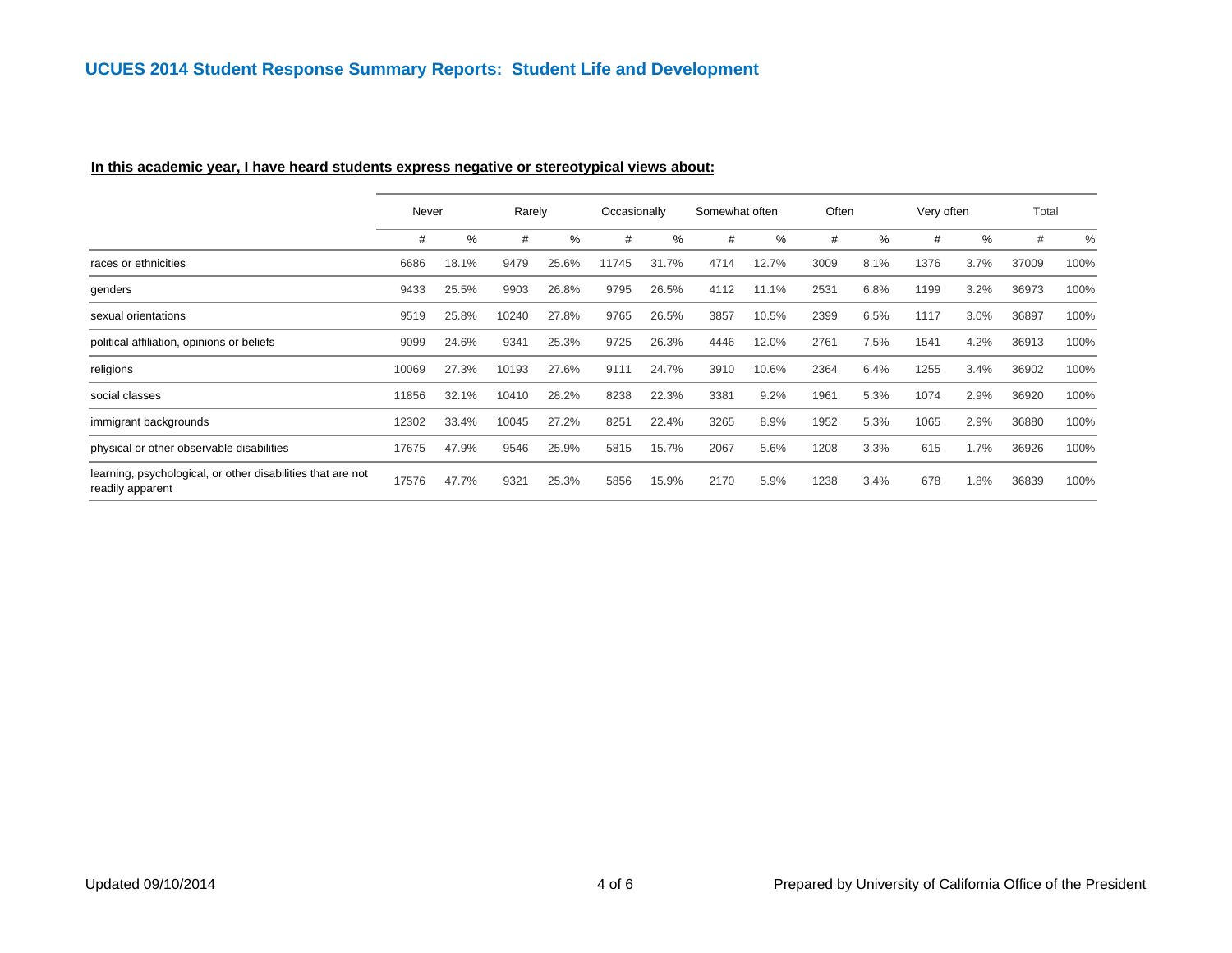#### **Level of awareness and understanding of the following issues when started at this campus and now**

|                                                                                                         | Very poor |      | Poor |      | Fair  |       | Good  |       | Very good |       | Excellent |       | Total |      |
|---------------------------------------------------------------------------------------------------------|-----------|------|------|------|-------|-------|-------|-------|-----------|-------|-----------|-------|-------|------|
|                                                                                                         | #         | %    | #    | %    | #     | %     | #     | %     | #         | ℅     | #         | %     | #     | $\%$ |
| my own racial and ethnic identity (When you started<br>here)                                            | 493       | 1.3% | 1790 | 4.9% | 9164  | 25.0% | 12028 | 32.9% | 7308      | 20.0% | 5802      | 15.9% | 36585 | 100% |
| social class and economic differences/issues (When<br>you started here)                                 | 375       | 1.0% | 2158 | 5.9% | 10817 | 29.6% | 12885 | 35.3% | 6512      | 17.8% | 3774      | 10.3% | 36521 | 100% |
| racial and ethnic differences/issues (When you started<br>here)                                         | 412       | 1.1% | 2177 | 6.0% | 10912 | 30.0% | 12966 | 35.6% | 6398      | 17.6% | 3553      | 9.8%  | 36418 | 100% |
| gender differences/issues (When you started here)                                                       | 613       | 1.7% | 2659 | 7.3% | 10827 | 29.9% | 12423 | 34.3% | 6208      | 17.1% | 3538      | 9.8%  | 36268 | 100% |
| sexual orientation differences/issues (When you started<br>here)                                        | 748       | 2.1% | 3016 | 8.3% | 10994 | 30.3% | 11966 | 33.0% | 5978      | 16.5% | 3542      | 9.8%  | 36244 | 100% |
| physical or other observable disabilities (When you<br>started here)                                    | 763       | 2.1% | 2882 | 7.9% | 11265 | 30.9% | 12067 | 33.1% | 5870      | 16.1% | 3591      | 9.9%  | 36438 | 100% |
| learning, psychological, or other disabilities that are not<br>readily apparent (When you started here) | 901       | 2.5% | 3323 | 9.1% | 11364 | 31.3% | 11636 | 32.0% | 5631      | 15.5% | 3496      | 9.6%  | 36351 | 100% |
| my own racial and ethnic identity (Current ability level)                                               | 279       | 0.8% | 511  | 1.4% | 4068  | 11.3% | 11727 | 32.5% | 11467     | 31.7% | 8067      | 22.3% | 36119 | 100% |
| social class and economic differences/issues (Current<br>ability level)                                 | 186       | 0.5% | 348  | 1.0% | 3902  | 10.8% | 12514 | 34.7% | 12528     | 34.7% | 6614      | 18.3% | 36092 | 100% |
| racial and ethnic differences/issues (Current ability<br>level)                                         | 193       | 0.5% | 334  | 0.9% | 3912  | 10.9% | 12464 | 34.6% | 12589     | 35.0% | 6520      | 18.1% | 36012 | 100% |
| gender differences/issues (Current ability level)                                                       | 229       | 0.6% | 403  | 1.1% | 4176  | 11.6% | 12198 | 34.0% | 12097     | 33.7% | 6825      | 19.0% | 35928 | 100% |
| sexual orientation differences/issues (Current ability<br>level)                                        | 270       | 0.8% | 491  | 1.4% | 4561  | 12.7% | 12081 | 33.7% | 11885     | 33.1% | 6576      | 18.3% | 35864 | 100% |
| physical or other observable disabilities (Current ability<br>level)                                    | 356       | 1.0% | 992  | 2.8% | 6365  | 17.7% | 12974 | 36.0% | 9983      | 27.7% | 5369      | 14.9% | 36039 | 100% |
| learning, psychological or other disabilities that are not<br>readily apparent (Current ability level)  | 429       | 1.2% | 1083 | 3.0% | 6374  | 17.7% | 12417 | 34.5% | 10006     | 27.8% | 5720      | 15.9% | 36029 | 100% |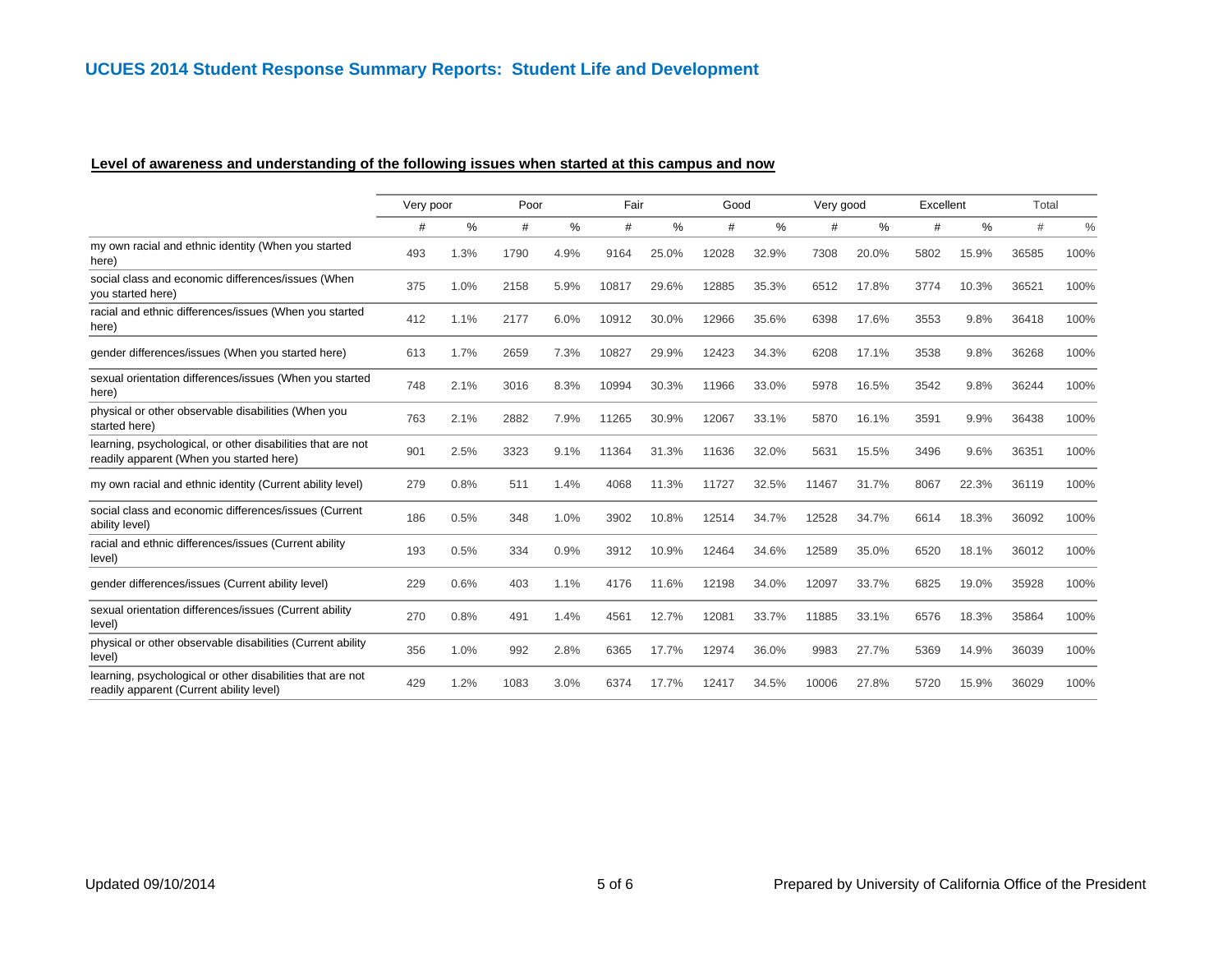## **Level of agreement with the following statement**

|                                               | Strongly disagree |         | <b>Disagree</b> |      | Somewhat<br>disagree |       | Somewhat agree |       | Agree |       | Strongly agree |       | Total |      |
|-----------------------------------------------|-------------------|---------|-----------------|------|----------------------|-------|----------------|-------|-------|-------|----------------|-------|-------|------|
|                                               | #                 | %       | #               | %    | #                    | %     | #              | %     | #     | %     | #              | %     | #     | $\%$ |
| I feel valued as an individual on this campus | 1507              | 4.1%    | 3070            | 8.3% | 5866                 | 15.9% | 14045          | 38.2% | 9958  | 27.0% | 2368           | 6.4%  | 36814 | 100% |
| I am proud to be a student at this campus     | 658               | $1.8\%$ | 1016            | 2.8% | 2381                 | 6.5%  | 10197          | 27.7% | 14761 | 40.1% | 7790           | 21.2% | 36803 | 100% |
| This institution values students' opinions    | 1394              | 3.8%    | 2011            | 5.5% | 4911                 | 13.4% | 12944          | 35.2% | 12023 | 32.7% | 3467           | 9.4%  | 36750 | 100% |
| Diversity is important on this campus         | 899               | 2.4%    | 1399            | 3.8% | 3453                 | 9.4%  | 11391          | 31.0% | 13899 | 37.8% | 5701           | 15.5% | 36742 | 100% |
| Diversity is important to me                  | 671               | .8%     | 962             | 2.6% | 2284                 | 6.2%  | 8959           | 24.4% | 13809 | 37.6% | 10055          | 27.4% | 36740 | 100% |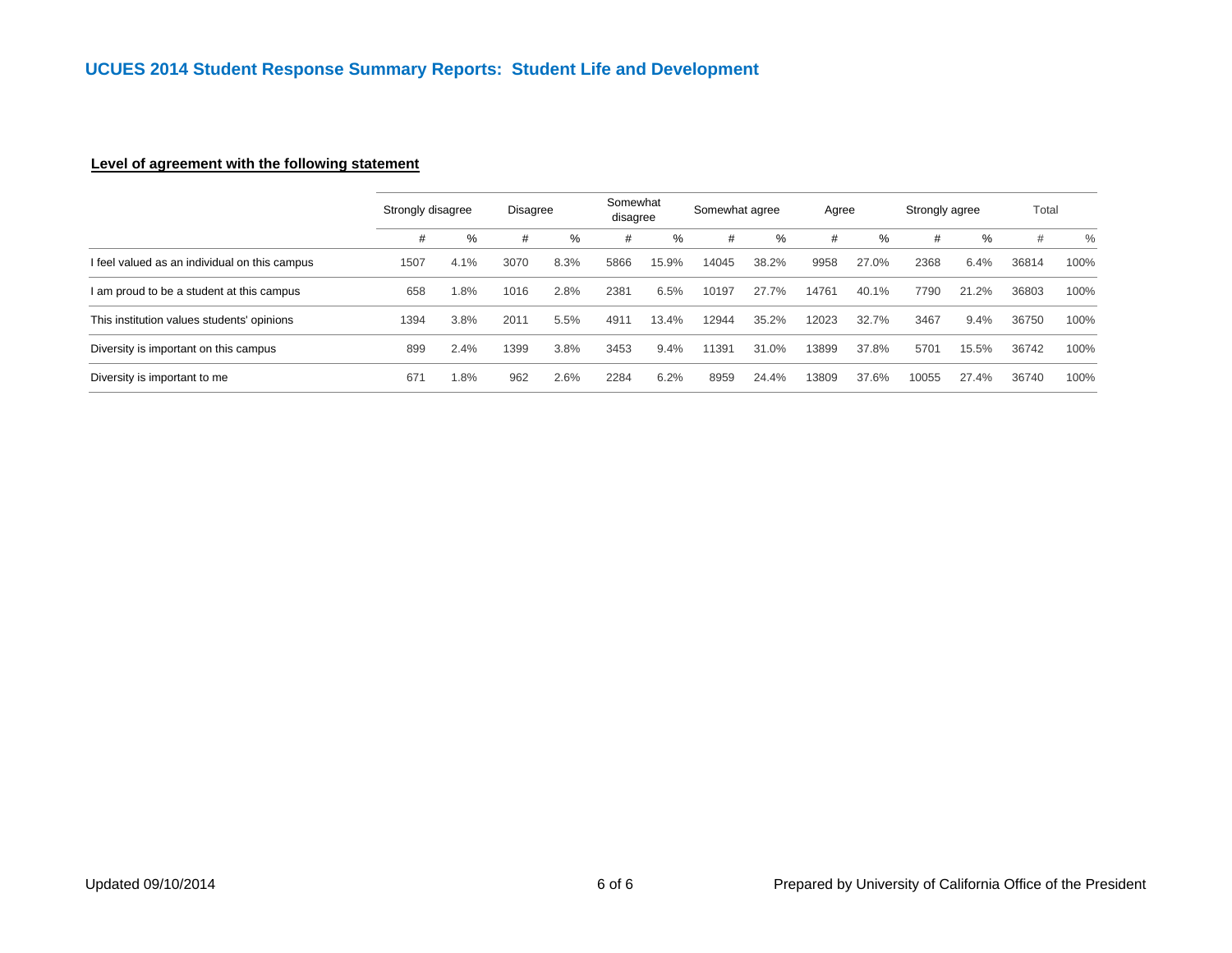#### **Level of agreement with the following statements about being an undergraduate at a research university**

|                                                                           | Strongly disagree |      | <b>Disagree</b> |      | Somewhat<br>disagree |         | Somewhat agree |       | Agree |       | Strongly agree |       | Total |      |
|---------------------------------------------------------------------------|-------------------|------|-----------------|------|----------------------|---------|----------------|-------|-------|-------|----------------|-------|-------|------|
|                                                                           | #                 | %    | #               | %    | #                    | ℅       | #              | %     | #     | %     |                | $\%$  | #     | %    |
| (Home Campus) has a strong commitment to<br>undergraduate education       | 792               | 2.0% | 1303            | 3.3% | 2779                 | $7.0\%$ | 12004          | 30.2% | 16920 | 42.6% | 5899           | 14.9% | 39697 | 100% |
| Attending a university with world-class researchers<br>is important to me | 888               | 2.2% | 1798            | 4.5% | 3300                 | 8.3%    | 11145          | 28.1% | 13610 | 34.3% | 8924           | 22.5% | 39665 | 100% |

#### **Level of importance in the following aspects to an undergraduate at a research university**

|                                                                                             | Not important |      | Not very<br>important |       | Somewhat<br>important |       | Importa<br>nt |       | Very important |       | Essential |       | Total |      |
|---------------------------------------------------------------------------------------------|---------------|------|-----------------------|-------|-----------------------|-------|---------------|-------|----------------|-------|-----------|-------|-------|------|
|                                                                                             | #             | %    | #                     | $\%$  | #                     | %#    |               | $\%$  | #              | %     | #         | %     | #     | %    |
| having courses with faculty members who refer to<br>their own research as part of the class | 1801          | 4.6% | 5655                  | 14.5% | 9737                  | 24.9% | 12175         | 31.2% | 6825           | 17.5% | 2870      | 7.3%  | 39063 | 100% |
| learning research methods                                                                   | 815           | 2.1% | 2449                  | 6.3%  | 7541                  | 19.4% | 13679         | 35.1% | 9043           | 23.2% | 5444      | 14.0% | 38971 | 100% |
| assisting faculty in their research, for pay or as a<br>volunteer                           | 1442          | 3.7% | 3894                  | 10.0% | 7846                  | 20.1% | 12010         | 30.8% | 8575           | 22.0% | 5172      | 13.3% | 38939 | 100% |
| pursuing your own research                                                                  | 1633          | 4.2% | 4826                  | 12.4% | 8659                  | 22.3% | 11507         | 29.6% | 7650           | 19.7% | 4628      | 11.9% | 38903 | 100% |
| the prestige of this university when you apply to<br>grad school or for a job               | 993           | 2.6% | 1790                  | 4.6%  | 6027                  | 15.5% | 11986         | 30.8% | 10586          | 27.2% | 7547      | 19.4% | 38929 | 100% |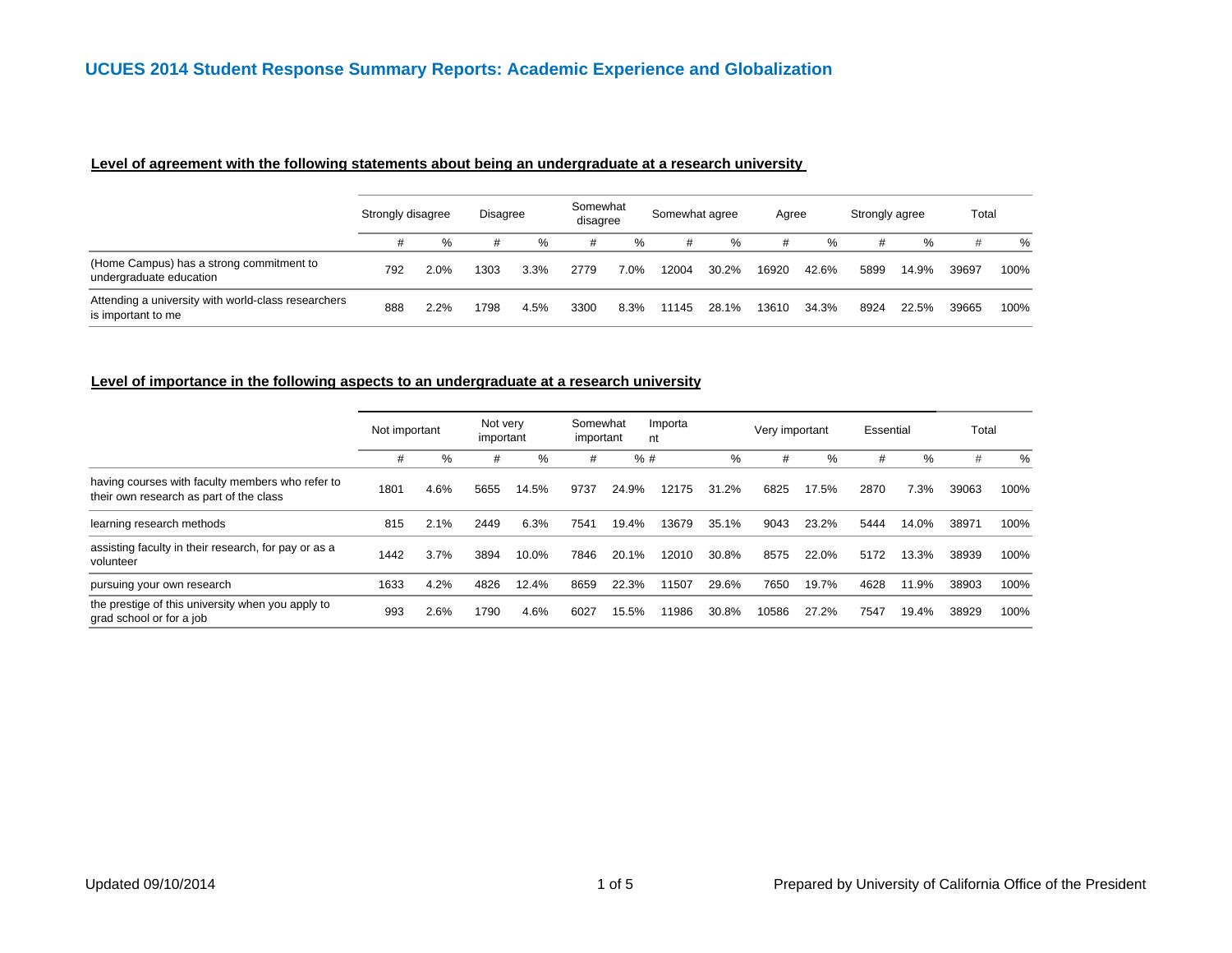# **Completion or participation in the following activites on campus**

| #     | $\%$  | #         | %     | #                              | $\%$  |
|-------|-------|-----------|-------|--------------------------------|-------|
| 23102 | 59.6% | 15643     | 40.4% | 38745                          | 100%  |
| 14773 | 38.1% | 23980     | 61.9% | 38753                          | 100%  |
| 33365 | 86.4% | 5263      | 13.6% | 38628                          | 100%  |
| 29944 | 77.5% | 8671      | 22.5% | 38615                          | 100%  |
| 31440 | 81.5% | 7152      | 18.5% | 38592                          | 100%  |
| 34733 | 89.9% | 3903      | 10.1% | 38636                          | 100%  |
| 34326 | 88.9% | 4301      | 11.1% | 38627                          | 100%  |
| 33242 | 86.1% | 5386      | 13.9% | 38628                          | 100%  |
| 29784 | 77.2% | 8805      | 22.8% | 38589                          | 100%  |
| 34537 | 89.5% | 4064      | 10.5% | 38601                          | 100%  |
| 36438 | 94.5% | 2110      | 5.5%  | 38548                          | 100%  |
| 34754 | 90.2% | 3756      | 9.8%  | 38510                          | 100%  |
|       |       | <b>No</b> |       | Yes, doing now or<br>have done | Total |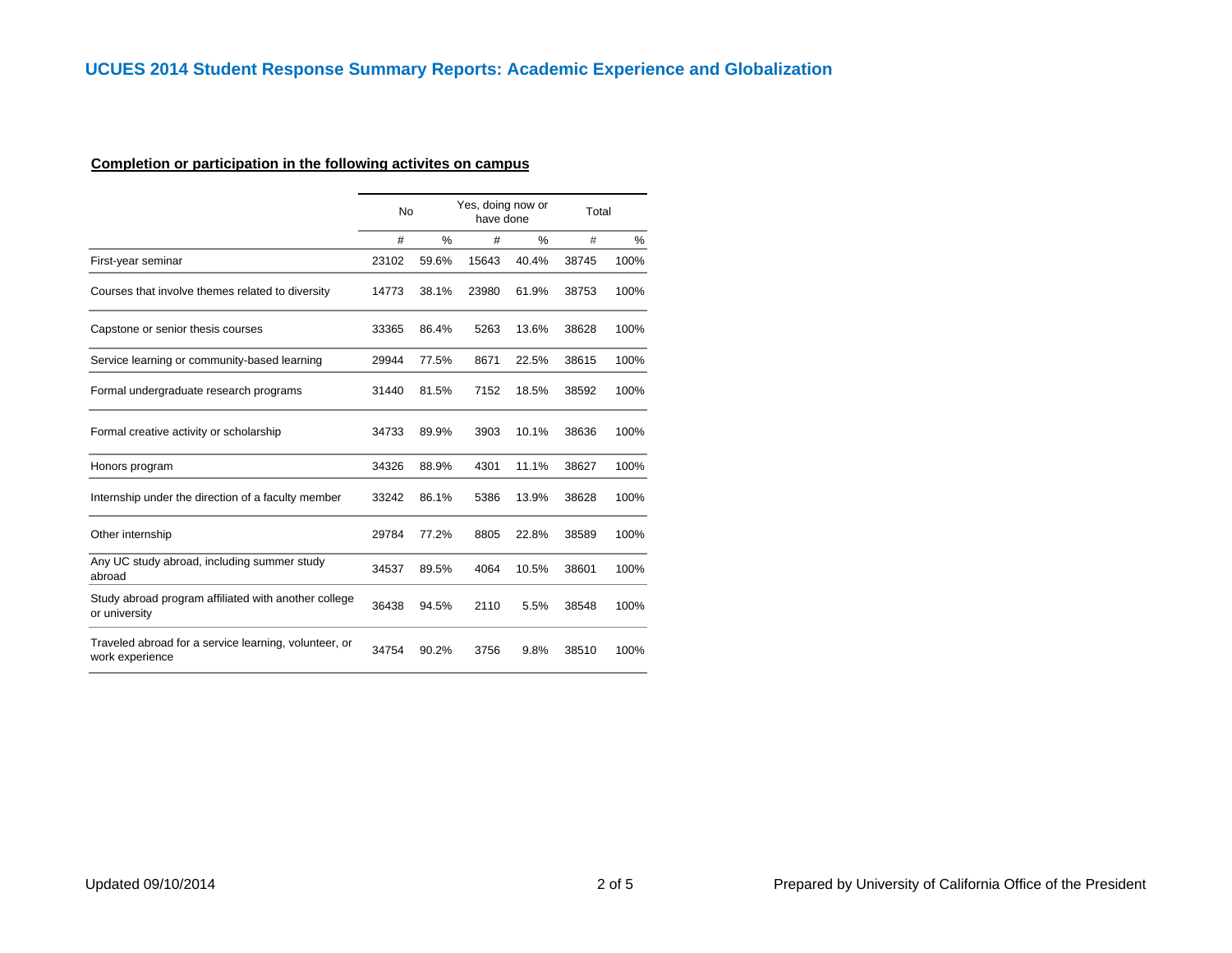# **Level of competencies in the following areas when responding to survey**

|                                                                                                            | Very poor |      | Poor |         | Fair  |       | Good  |       | Very good |       | Excellent |       | Total |      |
|------------------------------------------------------------------------------------------------------------|-----------|------|------|---------|-------|-------|-------|-------|-----------|-------|-----------|-------|-------|------|
|                                                                                                            | #         | %    | #    | ℅       | #     | %     | #     | %     | #         | %     | #         | $\%$  | #     | %    |
| linguistic and cultural competency in at least one<br>language other than my own (When you<br>startedhere) | 2975      | 7.7% | 6092 | 15.8%   | 11169 | 28.9% | 9610  | 24.9% | 5386      | 13.9% | 3391      | 8.8%  | 38623 | 100% |
| ability to work with people from other cultures<br>(When you started here)                                 | 259       | 0.7% | 1080 | 2.8%    | 7624  | 19.8% | 13405 | 34.8% | 9907      | 25.7% | 6300      | 16.3% | 38575 | 100% |
| linguistic and cultural competency in at least one<br>language other than my own (Current abilitylevel)    | 2654      | 7.0% | 5133 | 13.5%   | 8283  | 21.9% | 9804  | 25.9% | 7578      | 20.0% | 4453      | 11.7% | 37905 | 100% |
| ability to work with people from other cultures<br>(Current ability level)                                 | 193       | 0.5% | 335  | $0.9\%$ | 3127  | 8.2%  | 10916 | 28.8% | 13820     | 36.4% | 9557      | 25.2% | 37948 | 100% |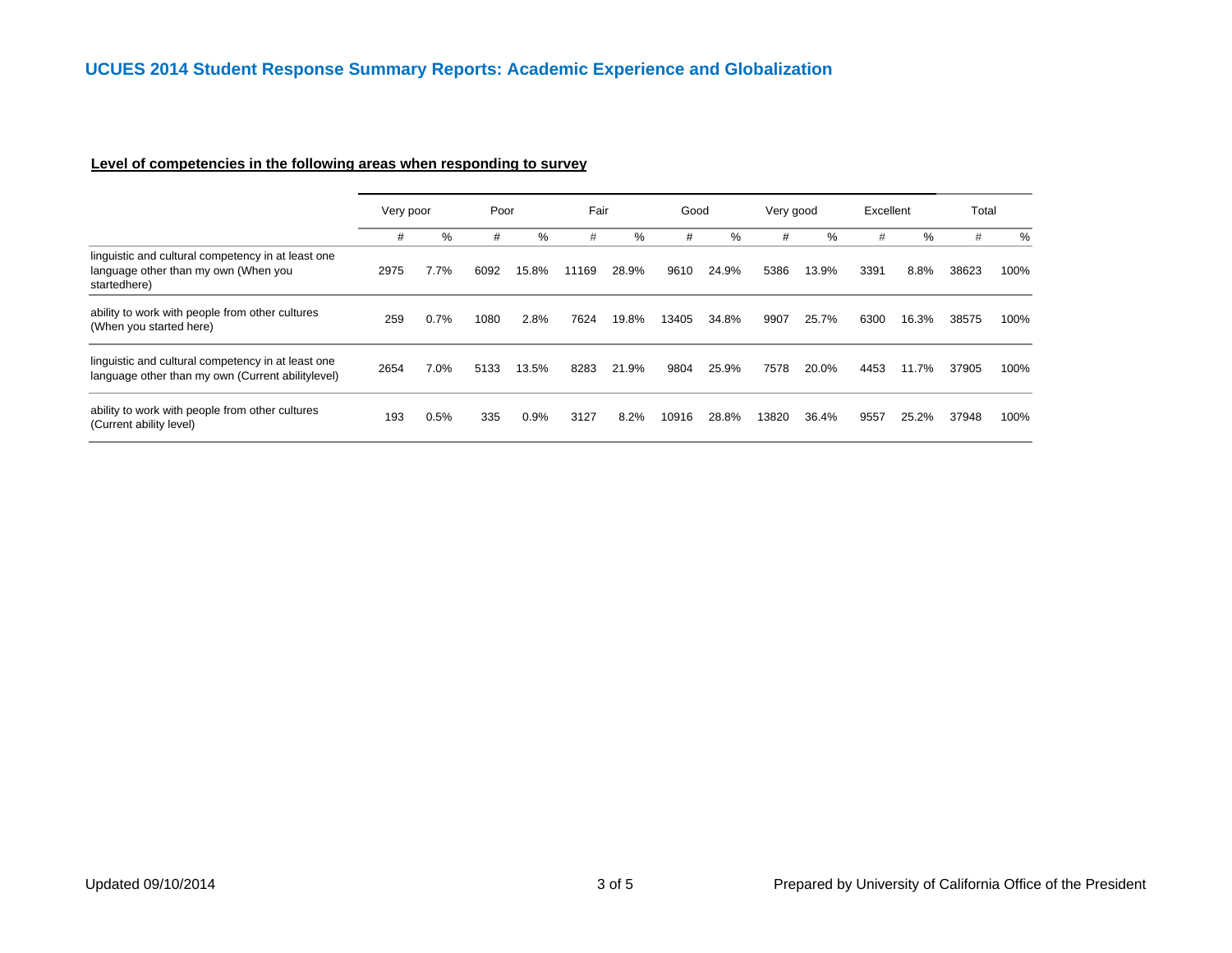#### **Frequency of the following obstacles to school work during the academic year**

|                                                                                                                    | All the time |      | Frequently |       | Occasionally |       | Rarely |               | Not at all |       | Total |      |
|--------------------------------------------------------------------------------------------------------------------|--------------|------|------------|-------|--------------|-------|--------|---------------|------------|-------|-------|------|
|                                                                                                                    | #            | %    | #          | $\%$  | #            | $\%$  |        | $\frac{0}{0}$ | $\#$       | %     | #     | %    |
| competing job responsibilities (e.g., paid<br>employment)                                                          | 2262         | 6.0% | 5462       | 14.5% | 8927         | 23.7% | 5741   | 15.2%         | 15320      | 40.6% | 37712 | 100% |
| competing family responsibilities                                                                                  | 2287         | 6.1% | 5523       | 14.7% | 11559        | 30.7% | 9507   | 25.2%         | 8788       | 23.3% | 37664 | 100% |
| other competing responsibilities (e.g., athletics,<br>clubs, internships)                                          | 1878         | 5.0% | 5988       | 15.9% | 11010        | 29.2% | 8719   | 23.2%         | 10061      | 26.7% | 37656 | 100% |
| weak English skills                                                                                                | 503          | 1.3% | 1569       | 4.2%  | 3896         | 10.3% | 5142   | 13.6%         | 26653      | 70.6% | 37763 | 100% |
| weak math skills                                                                                                   | 988          | 2.6% | 2620       | 7.0%  | 6772         | 18.0% | 8394   | 22.3%         | 18863      | 50.1% | 37637 | 100% |
| Inadequate study skills (e.g., knowing how to start,<br>knowing how to get help, organizing material)              | 1737         | 4.6% | 5025       | 13.3% | 11223        | 29.7% | 10130  | 26.8%         | 9621       | 25.5% | 37736 | 100% |
| poor study behaviors (e.g., wait till last minute,<br>easily distracted, too much social time, toomuch<br>surfing) | 3269         | 8.7% | 8410       | 22.3% | 12949        | 34.3% | 7663   | 20.3%         | 5464       | 14.5% | 37755 | 100% |
| bad study environment (e.g., noisy roommate, poor<br>internet access, inadequate computer or software)             | 2050         | 5.4% | 6350       | 16.8% | 13164        | 34.9% | 9923   | 26.3%         | 6267       | 16.6% | 37754 | 100% |
| feeling depressed, stressed or upset                                                                               | 3645         | 9.7% | 7879       | 20.9% | 12415        | 32.9% | 8598   | 22.8%         | 5182       | 13.7% | 37719 | 100% |
| physical illness or condition                                                                                      | 707          | 1.9% | 2341       | 6.2%  | 7507         | 19.9% | 13085  | 34.8%         | 14011      | 37.2% | 37651 | 100% |
| military deployment                                                                                                | 194          | 0.5% | 602        | 1.6%  | 1701         | 4.5%  | 1650   | 4.4%          | 33487      | 89.0% | 37634 | 100% |
| Inability to concentrate on my work                                                                                | 2598         | 6.9% | 6910       | 18.3% | 12906        | 34.2% | 8327   | 22.1%         | 6956       | 18.5% | 37697 | 100% |
| Reluctance to ask for help when I need it                                                                          | 1956         | 5.2% | 5037       | 13.4% | 11384        | 30.2% | 10393  | 27.6%         | 8878       | 23.6% | 37648 | 100% |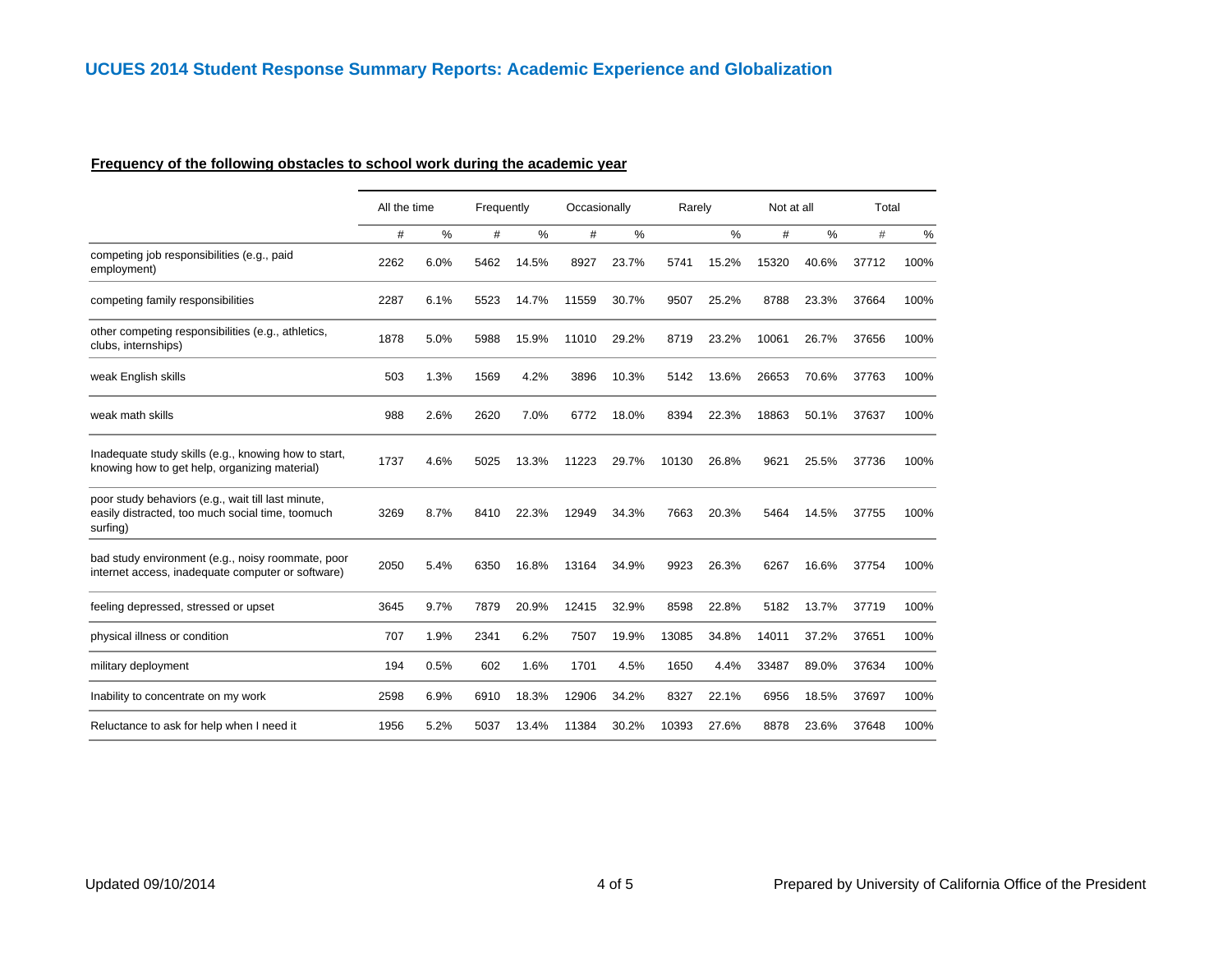|                                                                                                          | Not important |      | Not very<br>important |      | Somewhat<br>important |       | Important |       | Very important |       | Essential |       | Not applicable |      | Total |      |
|----------------------------------------------------------------------------------------------------------|---------------|------|-----------------------|------|-----------------------|-------|-----------|-------|----------------|-------|-----------|-------|----------------|------|-------|------|
|                                                                                                          |               | %    |                       |      | #                     | ℅     |           | %     |                | %     |           | ℅     |                |      |       | %    |
| How important is it to you to graduate in four years<br>or, if you are a transfer students, in twoyears? | 1015          | 2.7% | 2088                  | 5.5% | 4694                  | 12.3% | 6258      | 16.4% | 10766          | 28.2% | 12357     | 32.4% | 970            | 2.5% | 38148 | 100% |

# **Importance of graduating in four years (or two years as a transfer student)**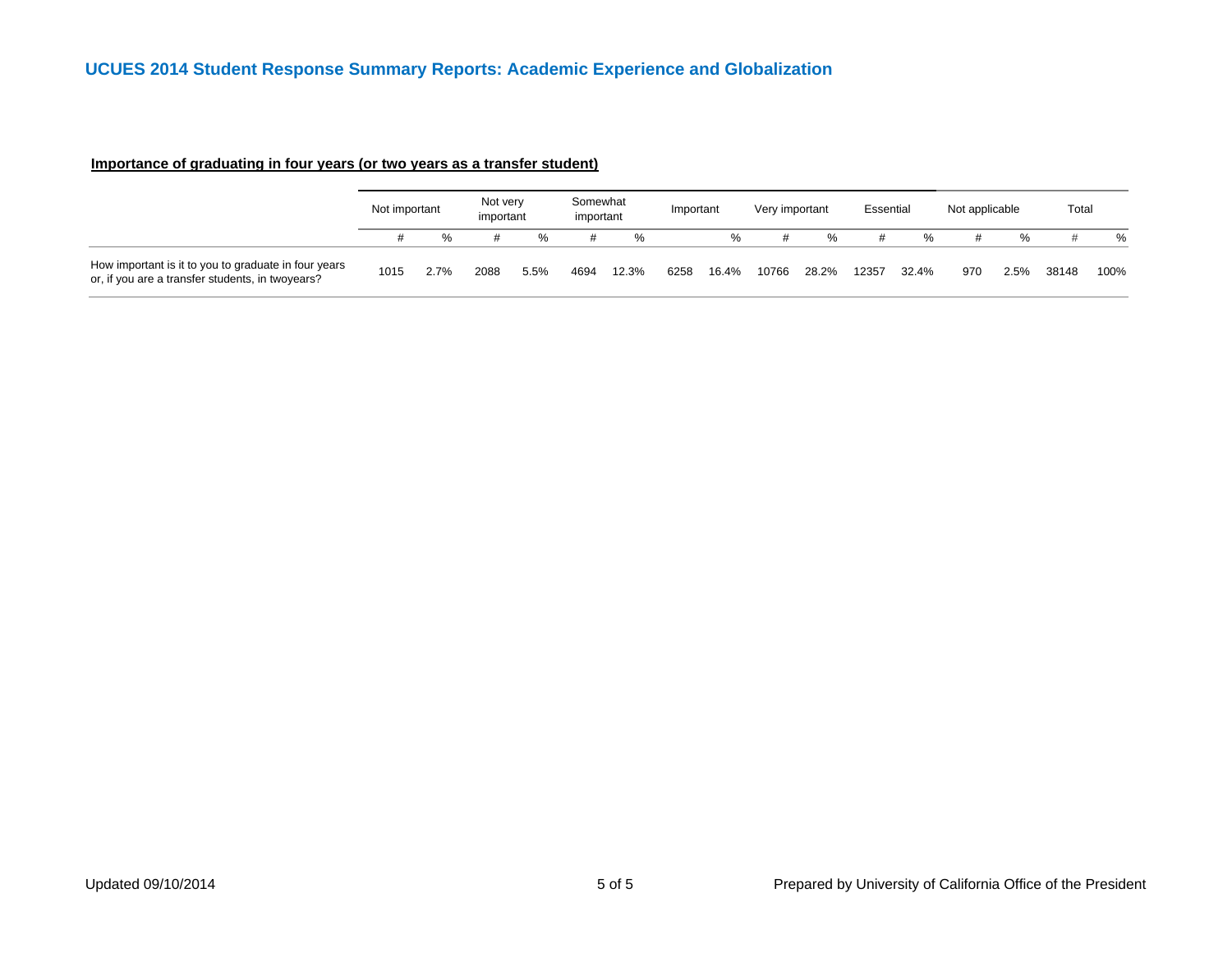# **Time spent in a typical week (7 days) on the following activities**

|                                                                                             | 0 hours |            | 1-5 hours |         | 6-10 hours |       | 11-15 hours |       | 16-20 hours |       | 21-25 hours |      | 26-30 hours |      | More than 30<br>hours |      | Total |      |
|---------------------------------------------------------------------------------------------|---------|------------|-----------|---------|------------|-------|-------------|-------|-------------|-------|-------------|------|-------------|------|-----------------------|------|-------|------|
|                                                                                             | #       | %          | #         | %       | #          | %     | #           | %     | #           | %     | #           | %    | #           | %    | #                     | %    | #     | %    |
| Attend classes, discussion<br>sections, or labs                                             | 232     | 0.4%       | 3921      | $6.4\%$ | 10933      | 18.0% | 19710       | 32.4% | 15921       | 26.1% | 5762        | 9.5% | 2234        | 3.7% | 2193                  | 3.6% | 60906 | 100% |
| Study and other academic<br>activities outside of class                                     | 495     | 0.8%       | 9552      | 15.8%   | 16842      | 27.8% | 13251       | 21.9% | 9385        | 15.5% | 4958        | 8.2% | 2748        | 4.5% | 3392                  | 5.6% | 60623 | 100% |
| Attending movies, concerts, sports<br>or other entertainment events                         | 12719   | 21.0%      | 33745     | 55.8%   | 7984       | 13.2% | 3072        | 5.1%  | 1530        | 2.5%  | 683         | 1.1% | 314         | 0.5% | 389                   | 0.6% | 60436 | 100% |
| Performing community service or<br>volunteer activities                                     | 26729   | 44.1%      | 22328     | 36.9%   | 6036       | 10.0% | 2613        | 4.3%  | 1435        | 2.4%  | 670         | 1.1% | 343         | 0.6% | 410                   | 0.7% | 60564 | 100% |
| Participating in physical exercise,<br>recreational sports, or physically<br>active hobbies | 8423    | 13.9%      | 29289     | 48.2%   | 13511      | 22.2% | 5004        | 8.2%  | 2249        | 3.7%  | 1074        | 1.8% | 498         | 0.8% | 689                   | 1.1% | 60737 | 100% |
| Participating in spiritual or religious<br>activities                                       | 40662   | 66.8%      | 13916     | 22.9%   | 2982       | 4.9%  | 1397        | 2.3%  | 895         | 1.5%  | 413         | 0.7% | 245         | 0.4% | 378                   | 0.6% | 60888 | 100% |
| Participating in student clubs or<br>organizations                                          | 22094   | 36.3%      | 21792     | 35.8%   | 8798       | 14.5% | 3865        | 6.4%  | 2098        | 3.5%  | 920         | 1.5% | 451         | 0.7% | 770                   | 1.3% | 60788 | 100% |
| Socializing with friends                                                                    | 1958    | 3.2%       | 21876     | 36.0%   | 18373      | 30.2% | 9252        | 15.2% | 4529        | 7.4%  | 1884        | 3.1% | 895         | 1.5% | 2048                  | 3.4% | 60815 | 100% |
| Partying                                                                                    | 29211   | 48.1%      | 22133     | 36.4%   | 5404       | 8.9%  | 1985        | 3.3%  | 990         | 1.6%  | 505         | 0.8% | 231         | 0.4% | 327                   | 0.5% | 60786 | 100% |
| Spending time with family                                                                   | 26054   | 43.0%      | 19633     | 32.4%   | 6519       | 10.8% | 3222        | 5.3%  | 1957        | 3.2%  | 992         | 1.6% | 556         | 0.9% | 1627                  | 2.7% | 60560 | 100% |
| Using computer/tablet/smart phone<br>for non-academic purposes and<br>entertainment         | 1256    | 2.1%       | 15807     | 26.0%   | 16075      | 26.4% | 10509       | 17.3% | 6694        | 11.0% | 3473        | 5.7% | 1850        | 3.0% | 5119                  | 8.4% | 60783 | 100% |
| Watching TV, streaming<br>movies/TV on computer or tablet                                   |         | 8153 13.4% | 23785     | 39.2%   | 13931      | 23.0% | 6830        | 11.3% | 3629        | 6.0%  | 1814        | 3.0% | 896         | 1.5% | 1660                  | 2.7% | 60698 | 100% |
| Commuting to school and/or to<br>work                                                       | 17451   | 28.7%      | 29597     | 48.7%   | 7951       | 13.1% | 2848        | 4.7%  | 1320        | 2.2%  | 646         | 1.1% | 338         | 0.6% | 592                   | 1.0% | 60743 | 100% |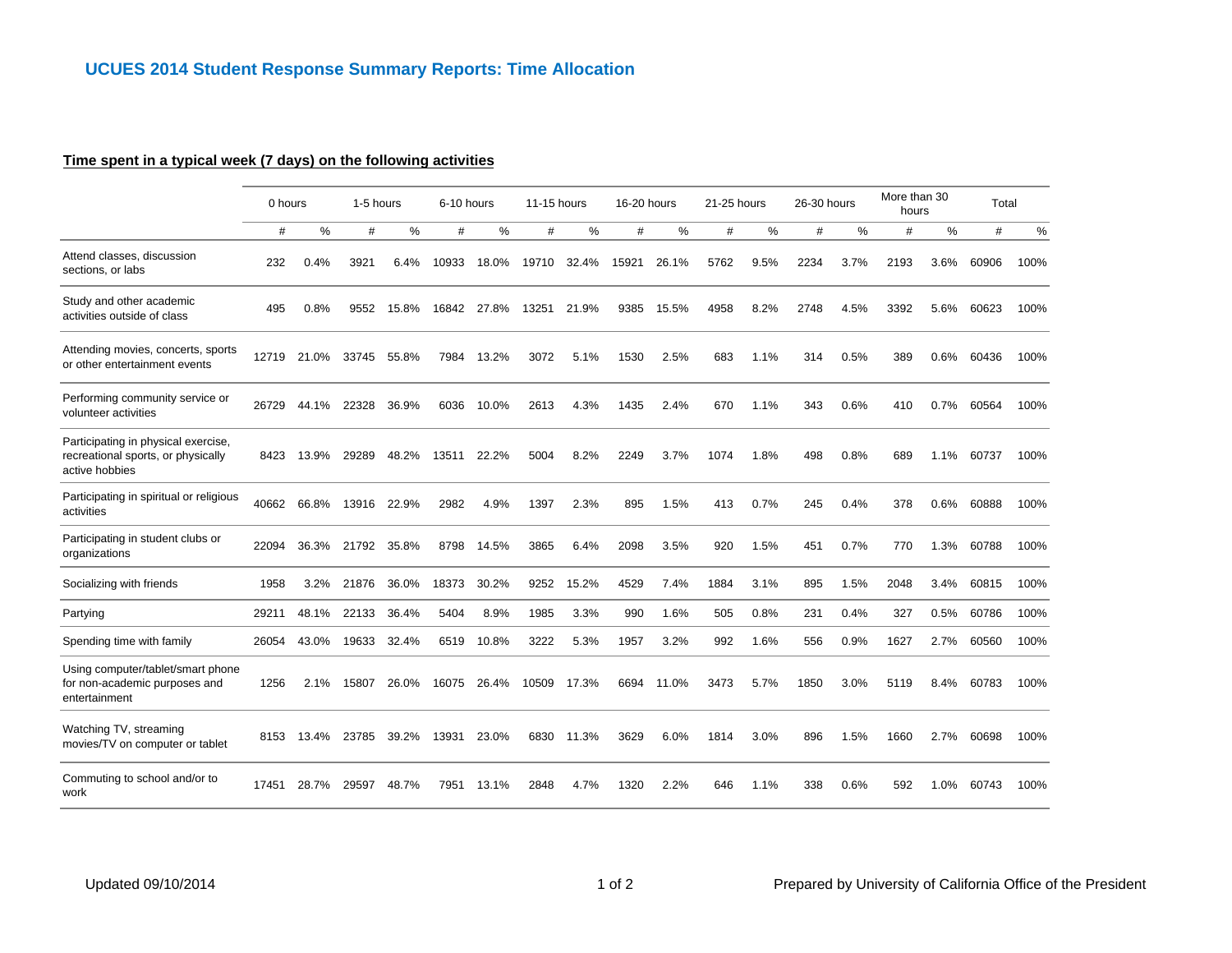## **Average number of hours slept per night on weeknights**

|                                                                                                          | 4 or less |      | 5 hours |       | 6 hours |   | 7 hours |                         | 8 hours |       | 9 or more hours |         | Total |      |
|----------------------------------------------------------------------------------------------------------|-----------|------|---------|-------|---------|---|---------|-------------------------|---------|-------|-----------------|---------|-------|------|
|                                                                                                          | #         | %    | #       | $\%$  | #       | % | #       | %                       | #       | %     | #               | %       | #     | %    |
| During this academic year, what<br>was the average number of hours<br>per night you slept on weeknights? | 1979      | 3.3% | 8196    | 13.5% |         |   |         | 18817 31.1% 19713 32.6% | 9946    | 16.4% | 1852            | $3.1\%$ | 60503 | 100% |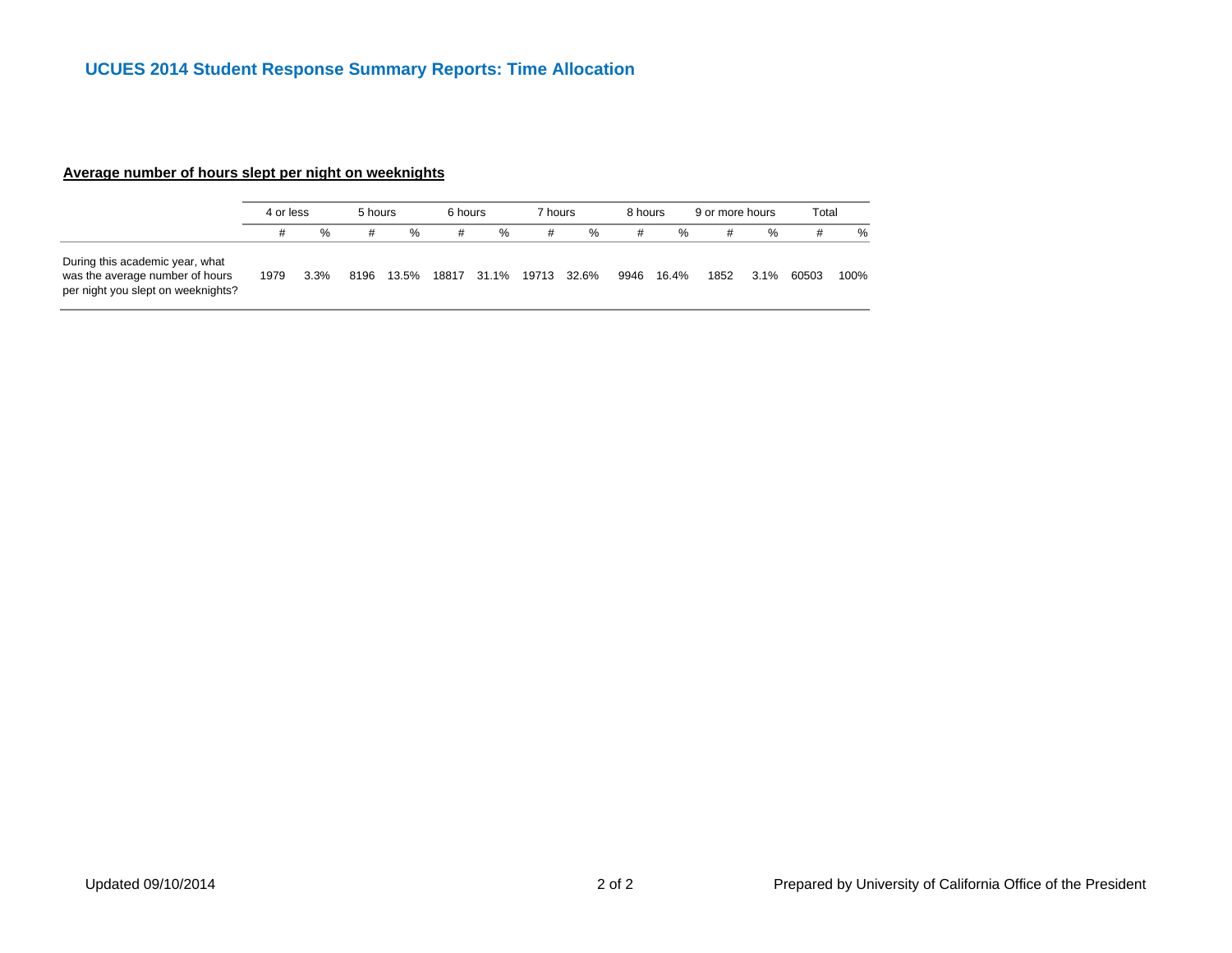## **Level of satisfaction with the following aspects of university education**

|                                                     | Very dissatisfied |      | Dissatisfied |       | Somewhat<br>dissatisfied |       | Somewhat satisfied |       | Satisfied |       | Very satisfied |       | Total |      |
|-----------------------------------------------------|-------------------|------|--------------|-------|--------------------------|-------|--------------------|-------|-----------|-------|----------------|-------|-------|------|
|                                                     |                   | $\%$ | #            | $\%$  | #                        | %     | #                  | %     |           | $\%$  | #              | %     | #     | %    |
| [Home Campus] Grade Point Average (GPA)             | 5581              | 9.6% | 9243         | 15.9% | 12026                    | 20.7% | 14805              | 25.5% | 11974     | 20.6% | 4448           | 7.7%  | 58077 | 100% |
| Overall social experience                           | 1990              | 3.4% | 4033         | 7.0%  | 8038                     | 13.9% | 17230              | 29.8% | 18892     | 32.6% | 7722           | 13.3% | 57905 | 100% |
| Overall academic experience                         | 1470              | 2.5% | 2962         | 5.1%  | 7299                     | 12.6% | 18554              | 32.1% | 20755     | 35.9% | 6758           | 11.7% | 57798 | 100% |
| Value of your education for the price you're paying | 4569              | 7.9% | 5824         | 10.1% | 10434                    | 18.0% | 17414              | 30.1% | 13841     | 23.9% | 5762           | 10.0% | 57844 | 100% |

#### **Level of agreement with the following statements**

|                                                                           | Strongly disagree |      | Disagree |      | Somewhat disagree |         | Somewhat agree |       | Agree |       | Strongly agree |       | Total |      |
|---------------------------------------------------------------------------|-------------------|------|----------|------|-------------------|---------|----------------|-------|-------|-------|----------------|-------|-------|------|
|                                                                           |                   | %    | #        | %    |                   | %       | #              | %     |       | %     |                | %     | #     | %    |
| I feel that I belong at this campus                                       | 1627              | 2.8% | 2623     | 4.5% | 5290              | $9.1\%$ | 16268          | 28.0% | 20695 | 35.7% | 11511          | 19.8% | 58014 | 100% |
| Knowing what I know now, I would still choose to enroll<br>at this campus | 2220              | 3.8% | 2473     | 4.3% | 5129              | 8.8%    | 12801          | 22.1% | 18876 | 32.5% | 16496          | 28.4% | 57995 | 100% |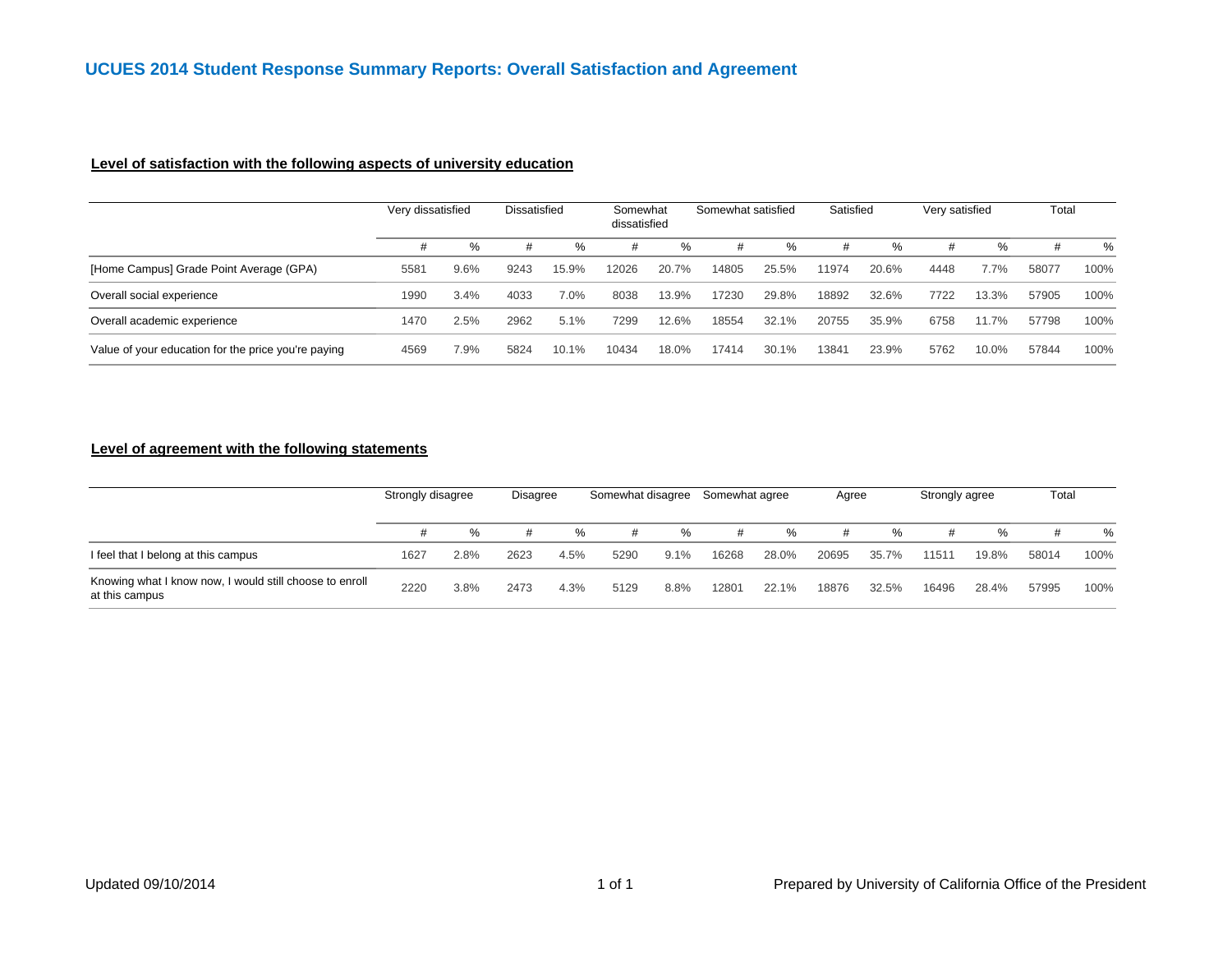# **Frequency of doing each of the following during this academic year**

|                                                                                                      | Never |       | Rarely |       | Occasionally |       | Somewhat often |       | Often |       | Very often |       | Total |      |
|------------------------------------------------------------------------------------------------------|-------|-------|--------|-------|--------------|-------|----------------|-------|-------|-------|------------|-------|-------|------|
|                                                                                                      | #     | $\%$  | #      | $\%$  | #            | $\%$  | #              | %     | #     | %     | #          | %     | #     | $\%$ |
| contributed to a class<br>discussion                                                                 | 1512  | 2.3%  | 8965   | 13.6% | 17315        | 26.2% | 13077          | 19.8% | 15111 | 22.9% | 9993       | 15.1% | 65973 | 100% |
| brought up ideas or<br>concepts from different<br>courses during class<br>discussions                | 5168  | 7.9%  | 14622  | 22.2% | 16830        | 25.6% | 12595          | 19.1% | 11203 | 17.0% | 5387       | 8.2%  | 65805 | 100% |
| asked an insightful question<br>in class                                                             | 5707  | 8.7%  | 15032  | 22.9% | 17612        | 26.9% | 12324          | 18.8% | 9920  | 15.1% | 4918       | 7.5%  | 65513 | 100% |
| found a course so<br>interesting that you did<br>more work than was<br>required                      | 5283  | 8.1%  | 13371  | 20.4% | 18212        | 27.8% | 13517          | 20.6% | 9905  | 15.1% | 5329       | 8.1%  | 65617 | 100% |
| chosen challenging<br>courses, when possible,<br>even though you might<br>lower your GPA by doing so | 4222  | 6.4%  | 8427   | 12.8% | 14078        | 21.4% | 13468          | 20.5% | 15361 | 23.3% | 10271      | 15.6% | 65827 | 100% |
| made a class presentation                                                                            | 8950  | 13.6% | 12752  | 19.4% | 16416        | 25.0% | 11850          | 18.0% | 10213 | 15.5% | 5526       | 8.4%  | 65707 | 100% |
| had a class in which the<br>professor knew or learned<br>your name                                   | 6105  | 9.3%  | 11583  | 17.6% | 14537        | 22.1% | 11807          | 17.9% | 11708 | 17.8% | 10145      | 15.4% | 65885 | 100% |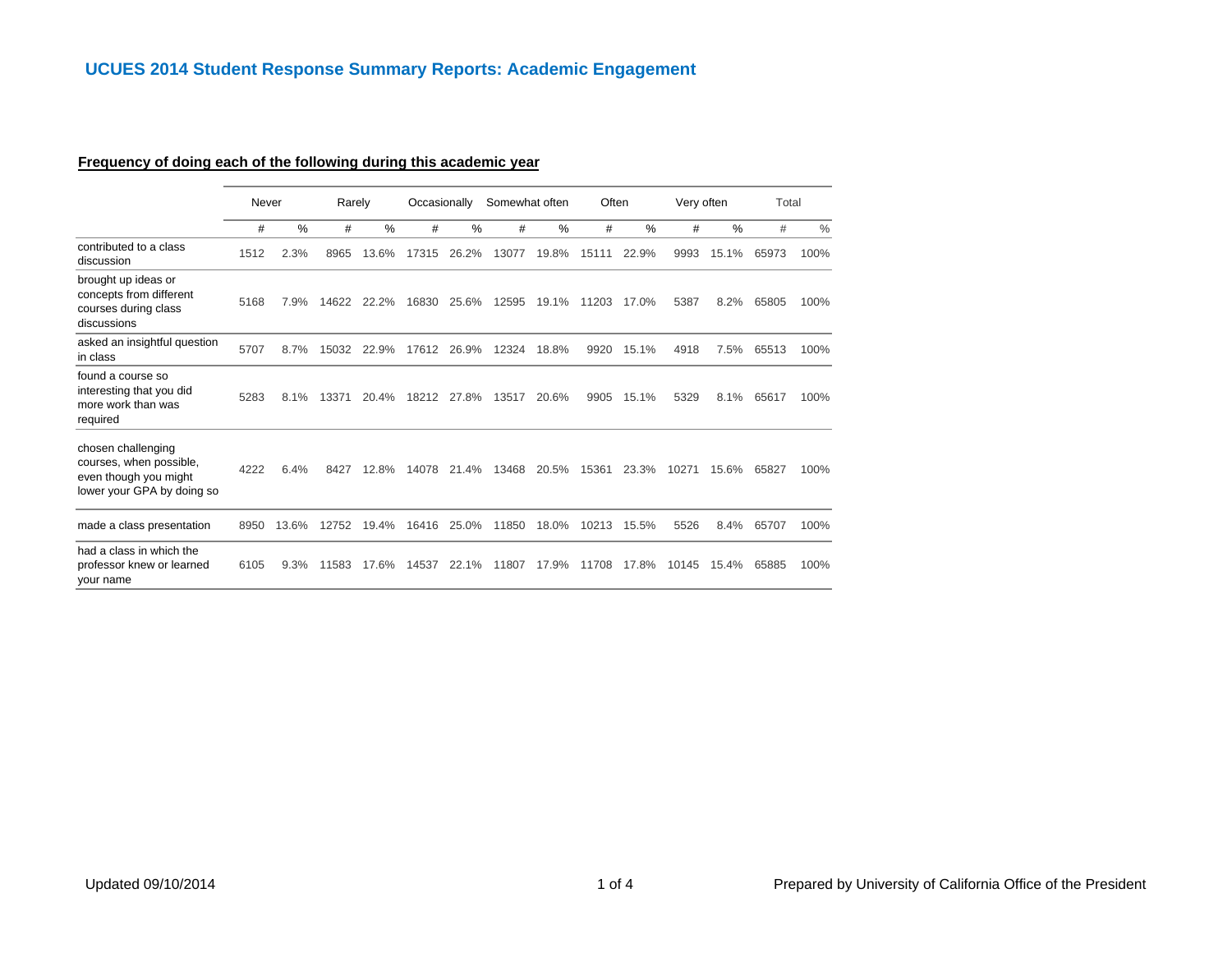# **Frequency of engaging in the following activities so far this academic year**

|                                                                                                      | Never |           | Rarely |       | Occasionally |       | Somewhat often |       | Often |       | Very often |       | Total |      |
|------------------------------------------------------------------------------------------------------|-------|-----------|--------|-------|--------------|-------|----------------|-------|-------|-------|------------|-------|-------|------|
|                                                                                                      | #     | %         | #      | $\%$  | #            | $\%$  | #              | $\%$  | #     | %     | #          | $\%$  | #     | $\%$ |
| taken a small research-<br>oriented seminar with<br>faculty                                          | 39845 | 61<br>.8% | 8656   | 13.4% | 6229         | 9.7%  | 4208           | 6.5%  | 3538  | 5.5%  | 2049       | 3.2%  | 64525 | 100% |
| communicated with a faculty<br>member by email or in<br>person                                       | 1664  | 2.6%      | 6302   | 9.8%  | 16092        | 25.0% | 13087          | 20.3% | 14725 | 22.8% | 12592      | 19.5% | 64462 | 100% |
| talked with the instructor<br>outside of class about<br>issues and concepts<br>derived from a course | 8882  | 13.8%     | 14769  | 22.9% | 15364        | 23.8% | 10762          | 16.7% | 8813  | 13.7% | 5861       | 9.1%  | 64451 | 100% |
| interacted with faculty<br>during lecture class<br>sessions                                          | 5984  | 9.3%      | 14404  | 22.4% | 16725        | 26.0% | 11302          | 17.6% | 9813  | 15.3% | 6104       | 9.5%  | 64332 | 100% |
| worked with a faculty<br>member on an activity other<br>than coursework                              | 33689 | 52.3%     | 11963  | 18.6% | 6821         | 10.6% | 4820           | 7.5%  | 3865  | 6.0%  | 3299       | 5.1%  | 64457 | 100% |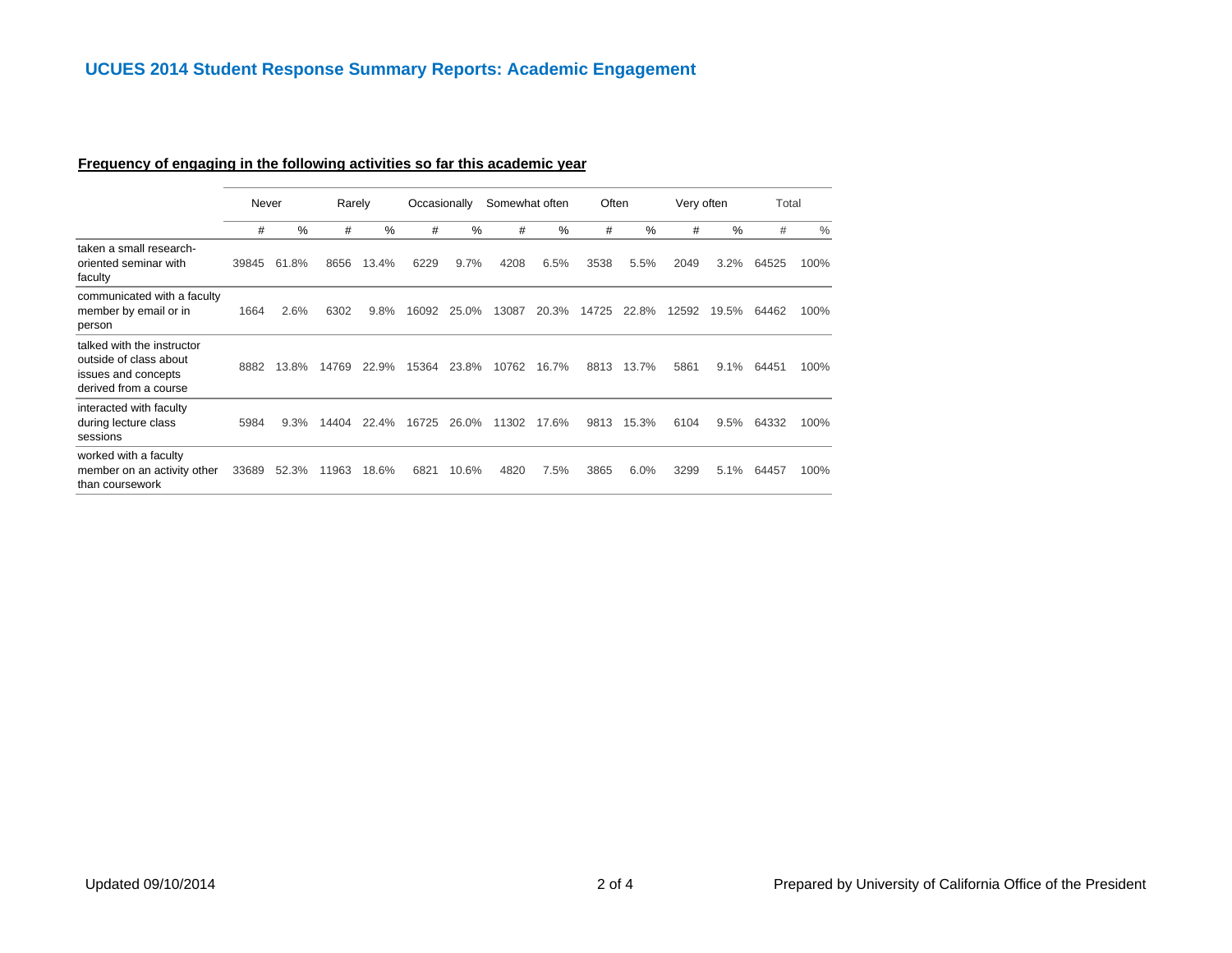# **Frequency of doing each of the following during this academic year**

|                                                                                                | Never |       | Rarely |               | Occasionally |       | Somewhat often |       | Often |               | Very often |       | Total |               |
|------------------------------------------------------------------------------------------------|-------|-------|--------|---------------|--------------|-------|----------------|-------|-------|---------------|------------|-------|-------|---------------|
|                                                                                                | #     | %     | #      | $\frac{0}{0}$ | #            | %     | #              | %     | #     | $\frac{0}{0}$ | #          | %     | #     | $\frac{0}{0}$ |
| turned in a course<br>assignment late                                                          | 31326 | 49.5% | 21462  | 33.9%         | 6720         | 10.6% | 2227           | 3.5%  | 1139  | 1.8%          | 468        | 0.7%  | 63342 | 100%          |
| Gone to class without<br>completing assigned<br>reading                                        | 4920  | 7.8%  | 13309  | 21.1%         | 19368        | 30.7% | 11371          | 18.0% | 9054  | 14.3%         | 5113       | 8.1%  | 63135 | 100%          |
| Gone to class unprepared                                                                       | 6463  | 10.2% | 20522  | 32.5%         | 19951        | 31.6% | 8801           | 14.0% | 5034  | 8.0%          | 2292       | 3.6%  | 63063 | 100%          |
| skipped class                                                                                  | 9305  | 14.8% | 25960  | 41.3%         | 16328        | 26.0% | 5985           | 9.5%  | 3551  | 5.6%          | 1791       | 2.8%  | 62920 | 100%          |
| raised your standard for<br>acceptable effort due to<br>high standards of a faculty<br>member  | 3679  | 5.8%  | 8058   | 12.8%         | 18182        | 28.8% | 16033          | 25.4% | 12909 | 20.5%         | 4176       | 6.6%  | 63037 | 100%          |
| extensively revised a paper<br>at least once before<br>submitting to be graded                 | 3217  | 5.1%  | 8114   | 12.8%         | 14622        | 23.1% | 13483          | 21.3% | 14585 | 23.1%         | 9217       | 14.6% | 63238 | 100%          |
| sought academic help from<br>instructor or tutor when<br>needed                                | 4810  | 7.6%  | 10432  | 16.5%         | 15589        | 24.7% | 12655          | 20.0% | 12541 | 19.8%         | 7154       | 11.3% | 63181 | 100%          |
| worked on class projects or<br>studies as a group with<br>other classmates outside of<br>class | 3816  | 6.0%  | 8728   | 13.8%         | 14766        | 23.4% | 12916          | 20.4% | 13462 | 21.3%         | 9539       | 15.1% | 63227 | 100%          |
| helped a classmate better<br>understand course material<br>when studying together              | 2680  | 4.2%  | 7056   | 11.1%         | 15871        | 25.1% | 14307          | 22.6% | 14767 | 23.3%         | 8606       | 13.6% | 63287 | 100%          |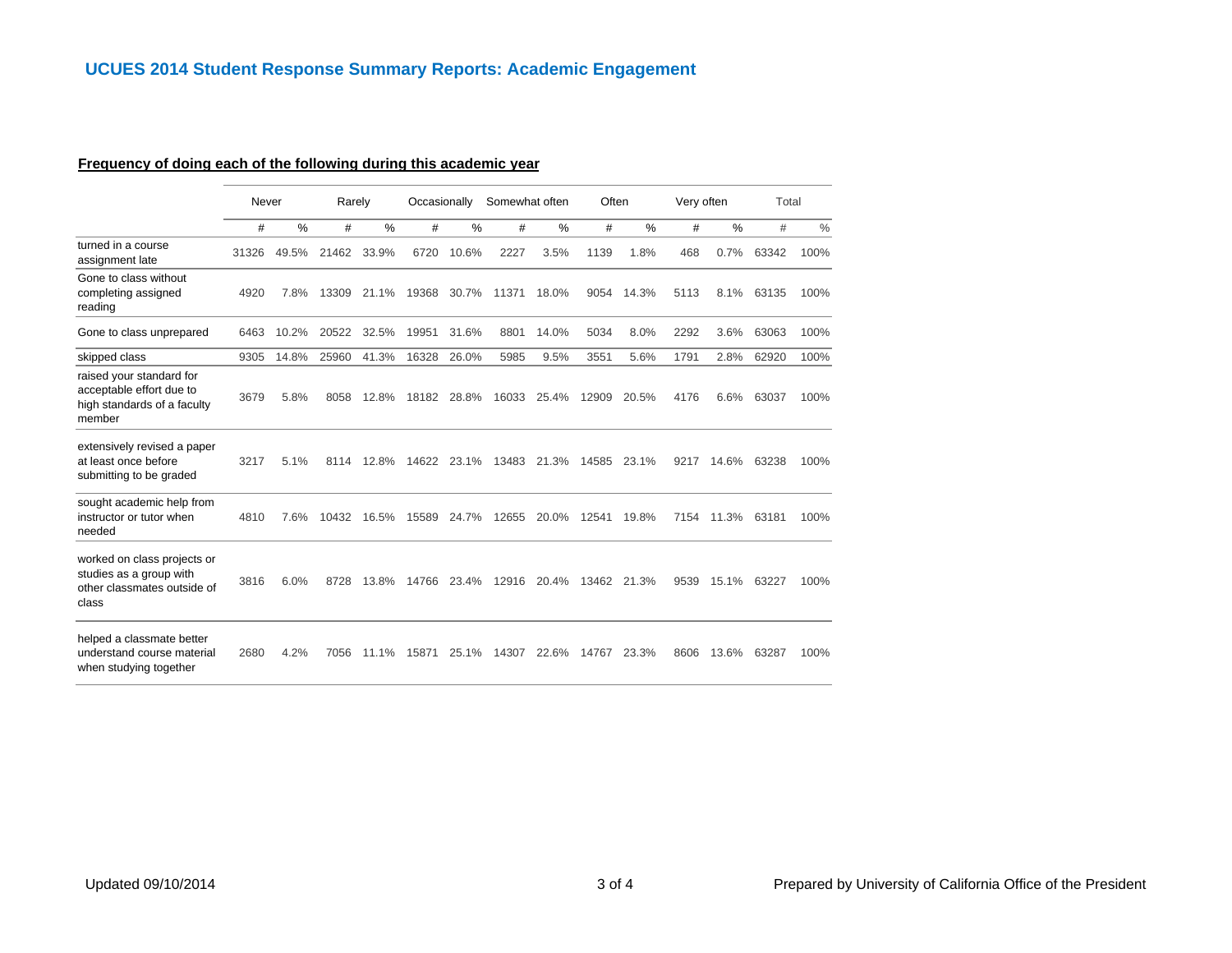## **Work done on class projects or group studies with other classmates outside of class**

|                                                                                                                                                      | Worked on a<br>class project<br>with other<br>classmates<br>outside of class |       | Studied as a<br>group with other<br>classmates<br>outside of class |       | Both, worked on<br>a class project<br>and studied with<br>classmates<br>outside of class |       | Total |      |
|------------------------------------------------------------------------------------------------------------------------------------------------------|------------------------------------------------------------------------------|-------|--------------------------------------------------------------------|-------|------------------------------------------------------------------------------------------|-------|-------|------|
|                                                                                                                                                      | #                                                                            | %     | #                                                                  | %     | #                                                                                        | %     | #     | $\%$ |
| You indicated above that<br>you worked on class<br>projects or studied as a<br>group with other classmates<br>outside of class. Which did<br>you do? | 8714                                                                         | 15.1% | 16618                                                              | 28.8% | 32356                                                                                    | 56.1% | 57688 | 100% |

#### **Completion of assigned course reading**

|                                                                                                      | $0 - 10%$ |      | 11-20% |         | 21-30% |         | 31-40% |      | 41-50% |         | 51-60% |            | 61-70% |   | 71-80% |   | 81-90% |                                    | 91-100% |   | Total                 |   |
|------------------------------------------------------------------------------------------------------|-----------|------|--------|---------|--------|---------|--------|------|--------|---------|--------|------------|--------|---|--------|---|--------|------------------------------------|---------|---|-----------------------|---|
|                                                                                                      |           | $\%$ | #      | %       | #      | %       | #      | %    | #      | %       | #      | %          | #      | % | #      | % | #      | %                                  |         | % |                       | % |
| On average, how much of<br>your assigned course<br>reading have you completed<br>this academic year? | 1166      | 1.8% | 1619   | $2.6\%$ | 2422   | $3.8\%$ | 2873   | 4.6% | 4322   | $6.9\%$ |        | 7048 11.2% |        |   |        |   |        | 8368 13.3% 14488 23.0% 12534 19.9% |         |   | 8219 13.0% 63059 100% |   |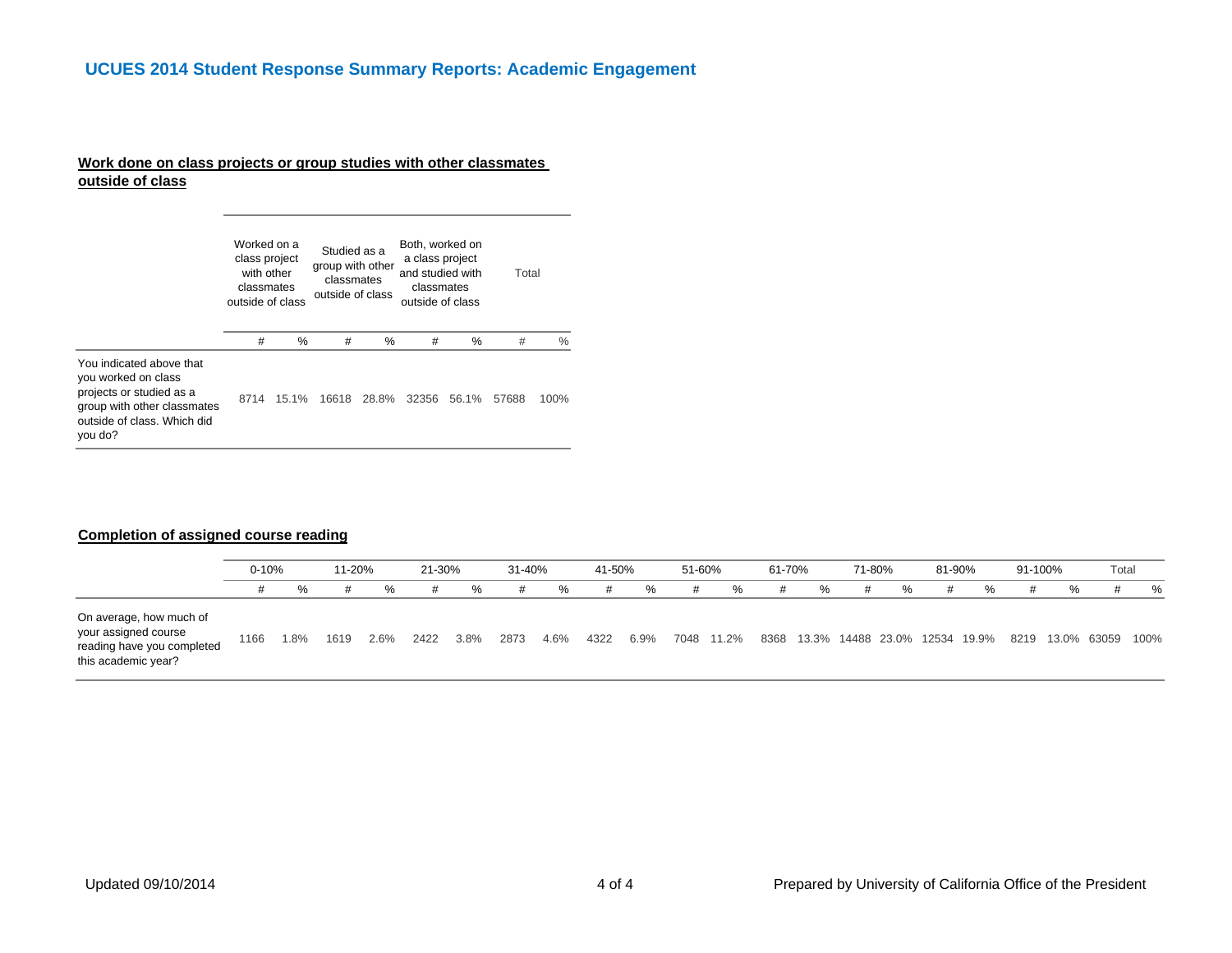## **Involvement in the following acatvities or organizations this academic year**

|                                                                                           | Participant or<br>member |       | Officer or leader |      | Neither |       | Total |      |
|-------------------------------------------------------------------------------------------|--------------------------|-------|-------------------|------|---------|-------|-------|------|
|                                                                                           | #                        | $\%$  | #                 | %    | #       | %     | #     | $\%$ |
| academic (e.g., math club, philosophy club)                                               | 6523                     | 18.0% | 1955              | 5.4% | 27691   | 76.6% | 36169 | 100% |
| advocacy (e.g., Amnesty International, Living Wage Advocacy, Sierra<br>Club)              | 2361                     | 6.6%  | 1018              | 2.8% | 32635   | 90.6% | 36014 | 100% |
| campus sports club (e.g., rugby club, Kendo club)                                         | 3896                     | 10.8% | 995               | 2.8% | 31058   | 86.4% | 35949 | 100% |
| campus varsity team (e.g., basketball, softball, soccer)                                  | 1209                     | 3.4%  | 426               | 1.2% | 34219   | 95.4% | 35854 | 100% |
| governing bodies (e.g., student government, Pan-Hellenic, residence hall<br>associations) | 1958                     | 5.5%  | 1373              | 3.8% | 32453   | 90.7% | 35784 | 100% |
| greek fraternity or sorority                                                              | 2888                     | 8.0%  | 2085              | 5.8% | 31090   | 86.2% | 36063 | 100% |
| honor society                                                                             | 3663                     | 10.2% | 695               | 1.9% | 31652   | 87.9% | 36010 | 100% |
| media (e.g., campus newspaper, radio station)                                             | 1565                     | 4.4%  | 673               | 1.9% | 33739   | 93.8% | 35977 | 100% |
| performing group (e.g., school band, dance team)                                          | 2683                     | 7.5%  | 903               | 2.5% | 32389   | 90.0% | 35975 | 100% |
| political (e.g., Young Republicans, College Democrats)                                    | 1094                     | 3.0%  | 449               | 1.2% | 34391   | 95.7% | 35934 | 100% |
| recreational (e.g., chess club, bike club, rock climbing club)                            | 4475                     | 12.4% | 821               | 2.3% | 30660   | 85.3% | 35956 | 100% |
| religious (e.g., Korean Campus Ministry, World Peace Buddhist Club)                       | 3752                     | 10.4% | 1090              | 3.0% | 31082   | 86.5% | 35924 | 100% |
| service (e.g., Special Olympics volunteers club, Jewish Social Action<br>Committee)       | 3813                     | 10.6% | 1463              | 4.1% | 30622   | 85.3% | 35898 | 100% |
| other campus-based club or organization                                                   | 7179                     | 20.3% | 2578              | 7.3% | 25632   | 72.4% | 35389 | 100% |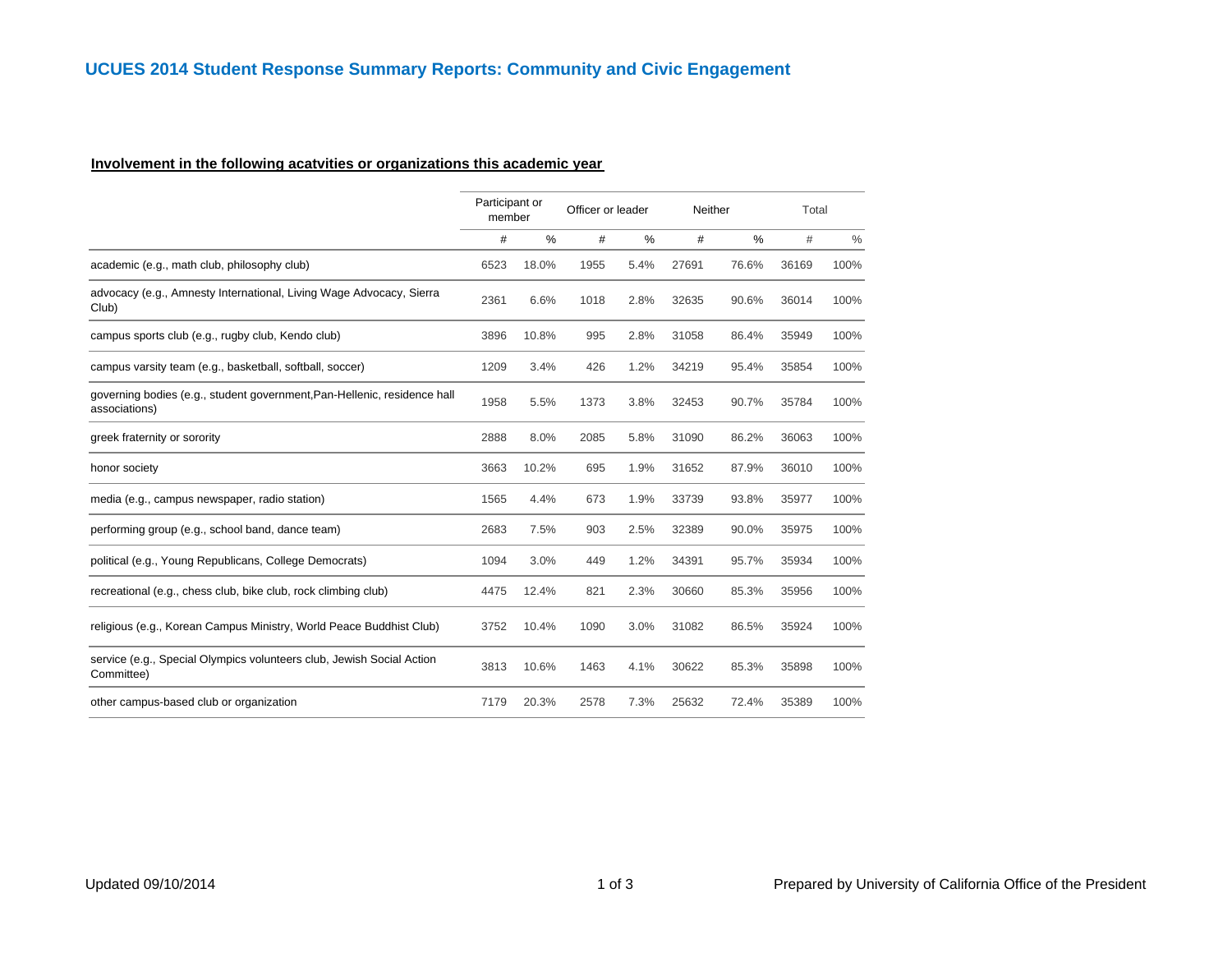#### **Community service either on or off campus during this academic year**

|                                                                                        | No    |             | Yes |               | Total |      |
|----------------------------------------------------------------------------------------|-------|-------------|-----|---------------|-------|------|
|                                                                                        | #     | $\%$        | #   | $\frac{0}{6}$ | #     | $\%$ |
| During THIS ACADEMIC YEAR, have you done community service<br>either on of off campus? | 19203 | 51.9% 17769 |     | 48.1%         | 36972 | 100% |

#### **How did you get involved in community service?**

|                                                | No    |       | Yes   |       | Total |      |
|------------------------------------------------|-------|-------|-------|-------|-------|------|
|                                                | #     | $\%$  | #     | %     | #     | $\%$ |
| through a campus-based course                  | 12346 | 77.4% | 3608  | 22.6% | 15954 | 100% |
| through a campus-based organization or program | 5503  | 32.9% | 11207 | 67.1% | 16710 | 100% |
| through an off-campus organization             | 7992  | 48.9% | 8355  | 51.1% | 16347 | 100% |

#### **To what extent has participation influenced desire to continue community-focused activities after graduation**

|                                                                                                                   | Not at all |               | To some extent |       | To a great extent |               | Total |      |
|-------------------------------------------------------------------------------------------------------------------|------------|---------------|----------------|-------|-------------------|---------------|-------|------|
|                                                                                                                   |            | $\frac{0}{6}$ | #              | $\%$  | #                 | $\frac{0}{0}$ |       | $\%$ |
| To what extent has participation influenced desire to continue<br>community-focused activities afteryou graduate? | 3180       | 18.2%         | 10087          | 57.7% | 4206              | 24%           | 17473 | 100% |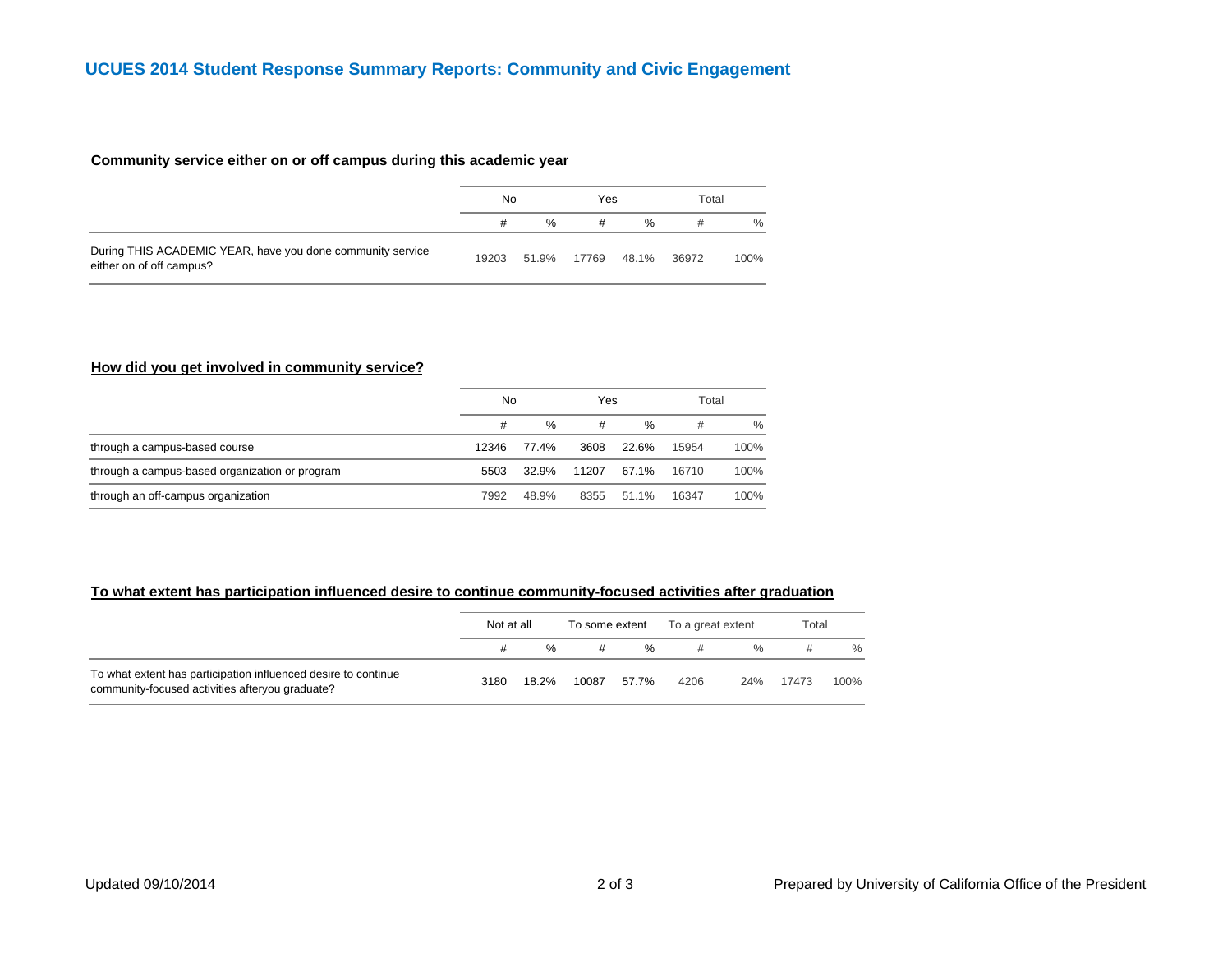## **In the classroom, how often have you been asked to**

|                                                          |      | Never |      | Rarely | Occasionally |       | Sometimes |       | Often |       | Very Often |       | Total |      |
|----------------------------------------------------------|------|-------|------|--------|--------------|-------|-----------|-------|-------|-------|------------|-------|-------|------|
|                                                          | #    | $\%$  |      | ℅      | #            | %     | #         | $\%$  | #     | %     | #          | ℅     | #     | %    |
| appreciate the world from someone else's perspective     | 2817 | 7.8%  | 4655 | 12.9%  | 7241         | 20.0% | 9586      | 26.5% | 8891  | 24.5% | 3029       | 8.4%  | 36219 | 100% |
| interact with someone with views different from your own | 1964 | 5.4%  | 3607 | 10.0%  | 6908         | 19.1% | 9718      | 26.9% | 10353 | 28.6% | 3599       | 10.0% | 36149 | 100% |
| discuss and navigate controversial issues                | 2097 | 5.8%  | 4212 | 11.7%  | 6793         | 18.9% | 9735      | 27.0% | 9382  | 26.0% | 3811       | 10.6% | 36030 | 100% |

#### **Outside the classroom, how often do you**

|                                                          |      | Never |      | Rarely  | Occasionally |       | Sometimes |       | Often |       | Very Often |       | Total |      |
|----------------------------------------------------------|------|-------|------|---------|--------------|-------|-----------|-------|-------|-------|------------|-------|-------|------|
|                                                          |      | %     | #    | %       | #            | %     | #         | $\%$  | #     | %     | #          | %     | #     | $\%$ |
| appreciate the world from someone else's perspective     | 1112 | 3.1%  | 2571 | 7.1%    | 6348         | 17.5% | 8938      | 24.7% | 1928  | 33.0% | 5289       | 14.6% | 36186 | 100% |
| interact with someone with views different from your own | 914  | 2.5%  | 2401 | 6.6%    | 5847         | 16.2% | 8815      | 24.4% | 12010 | 33.2% | 6153       | 17.0% | 36140 | 100% |
| discuss and navigate controversial issues                | 1234 | 3.4%  | 3510 | $9.7\%$ | 6387         | 17.7% | 9611      | 26.7% | 10144 | 28.2% | 5120       | 14.2% | 36006 | 100% |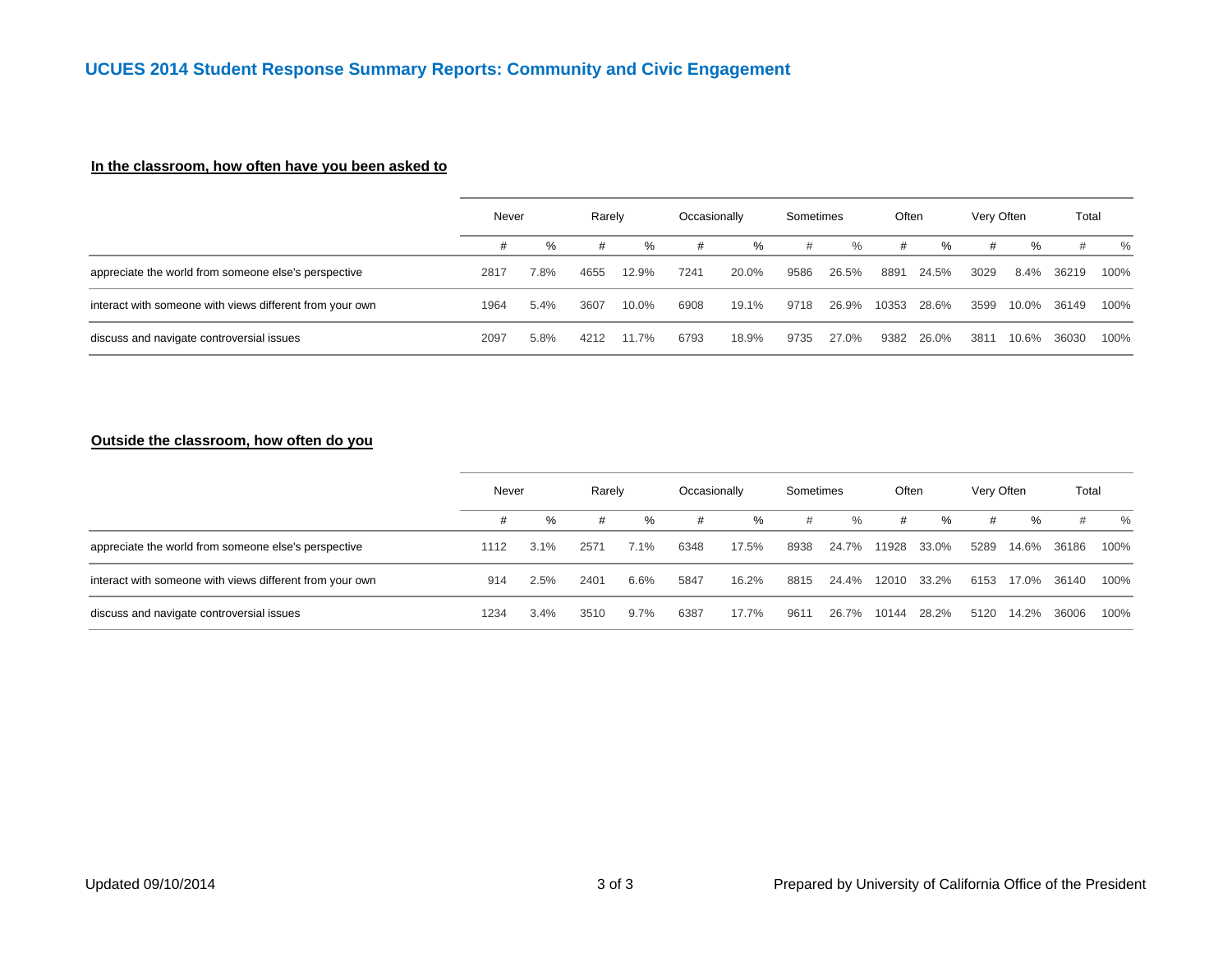## **Level of concern about paying for undergraduate education up to now**

|                                                                                                                                            | Not concerned |       | Somewhat<br>concerned |       | Concerned |       | Very concerned |       | Total |      |
|--------------------------------------------------------------------------------------------------------------------------------------------|---------------|-------|-----------------------|-------|-----------|-------|----------------|-------|-------|------|
|                                                                                                                                            | #             | %     | #                     | %     | #         | %     | #              | %     | #     | $\%$ |
| How concerned HAVE YOU BEEN about paying for education<br>up to now (for students not graduating next Spring or<br>Summer)?                | 9950          | 24.1% | 13295                 | 32.3% | 8482      | 20.6% | 9478           | 23.0% | 41205 | 100% |
| How concerned HAVE YOU BEEN about paying for your<br>undergraduate education up to now (for students graduating<br>next Spring or Summer)? | 3553          | 25.1% | 4220                  | 29.8% | 2800      | 19.8% | 3601           | 25.4% | 14174 | 100% |

#### **Level of concern about paying for undergraduate next year**

|                                                                                                                                          | Not concerned |       | Somewhat<br>concerned |       | Concerned |       | Very concerned |       | Total |               |
|------------------------------------------------------------------------------------------------------------------------------------------|---------------|-------|-----------------------|-------|-----------|-------|----------------|-------|-------|---------------|
|                                                                                                                                          |               | %     | #                     | %     |           | $\%$  | #              | ℅     |       | $\frac{0}{0}$ |
| How concerned are you about paying for your undergraduate<br>education NEXT YEAR (for students not graduating next<br>Spring or Summer)? | 9275          | 22.5% | 13757                 | 33.4% | 8335      | 20.2% | 9847           | 23.9% | 41214 | 100%          |

#### **Level of concern about accumulated educational debt**

|                                                                   | Not concerned |       | Somewhat<br>concerned |       | Concerned |       | Very concerned |       | Total |               |
|-------------------------------------------------------------------|---------------|-------|-----------------------|-------|-----------|-------|----------------|-------|-------|---------------|
|                                                                   | #             | %     | #                     | %     | #         | $\%$  | #              | %     |       | $\frac{0}{0}$ |
| How concerned are you about your accumulated educational<br>debt? | 14985         | 27.3% | 11508                 | 21.0% | 9883      | 18.0% | 18510          | 33.7% | 54886 | 100%          |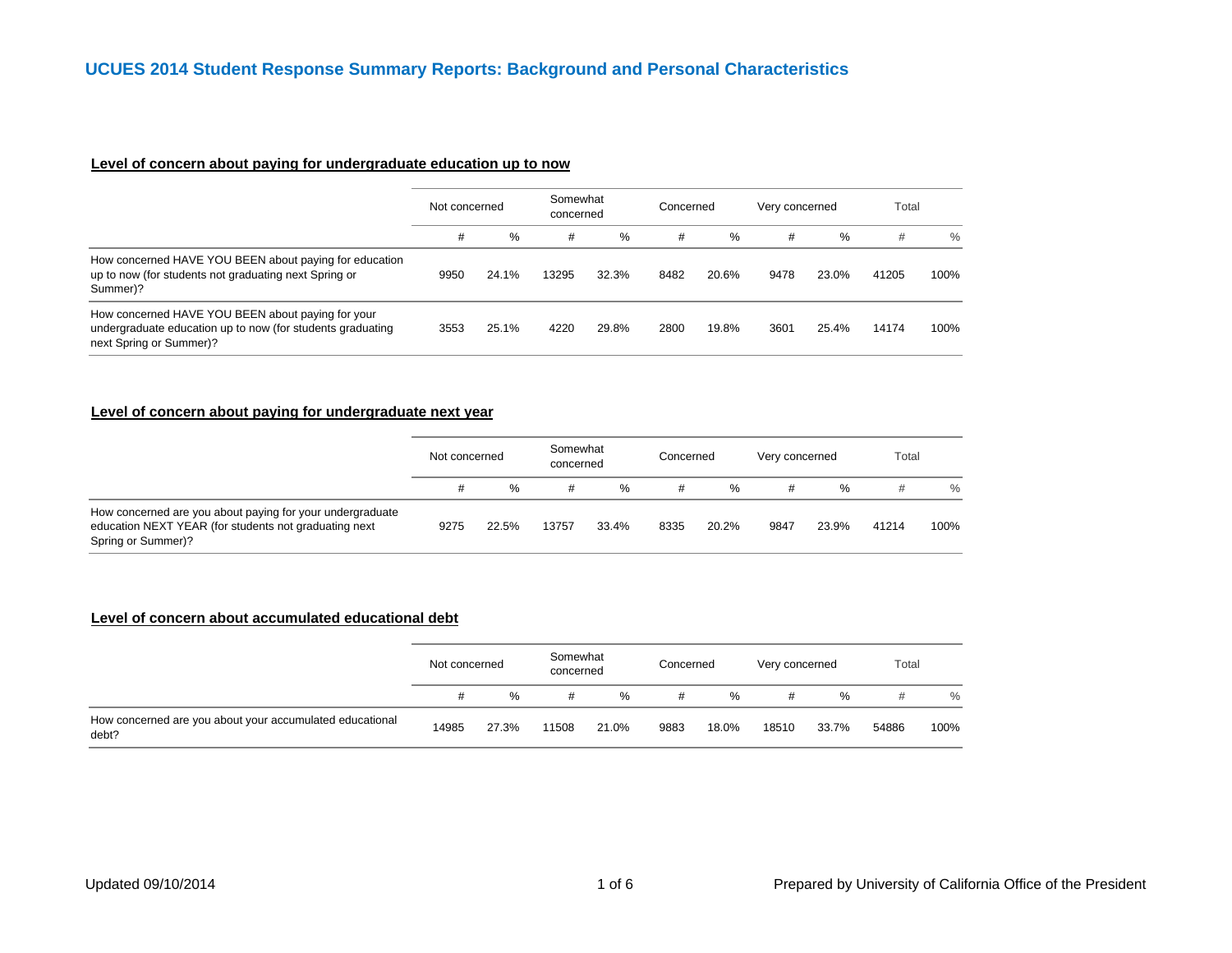## **Engagement in the following activites to meet college expenses in the past year**

|                                                                         | Unselected |       | Selected |       | Total |               |
|-------------------------------------------------------------------------|------------|-------|----------|-------|-------|---------------|
|                                                                         | #          | $\%$  | #        | $\%$  | #     | $\frac{0}{0}$ |
| applied for financial aid for the first time                            | 35147      | 62.9% | 20699    | 37.1% | 55846 | 100%          |
| Applied for continuing financial aid                                    | 19882      | 35.6% | 35964    | 64.4% | 55846 | 100%          |
| Applied for outside scholarships/grants                                 | 30891      | 55.3% | 24955    | 44.7% | 55846 | 100%          |
| asked financial aid office to reevaluate my application                 | 48063      | 86.1% | 7786     | 13.9% | 55849 | 100%          |
| bought fewer books, bought cheaper used books, read books<br>on reserve | 10765      | 19.3% | 45083    | 80.7% | 55848 | 100%          |
| took a leave of absence or a quarter/semester off                       | 54432      | 97.5% | 1416     | 2.5%  | 55848 | 100%          |
| took more courses per term                                              | 37751      | 67.6% | 18097    | 32.4% | 55848 | 100%          |
| took action to graduate more quickly                                    | 42194      | 75.6% | 13654    | 24.4% | 55848 | 100%          |
| did not retake a class to improve grade                                 | 46436      | 83.1% | 9412     | 16.9% | 55848 | 100%          |
| accepted AP or similar credit instead of taking the course              | 36528      | 65.4% | 19320    | 34.6% | 55848 | 100%          |
| decided against study abroad                                            | 35534      | 63.6% | 20314    | 36.4% | 55848 | 100%          |
| took a community college course because it was cheaper                  | 46289      | 82.9% | 9559     | 17.1% | 55848 | 100%          |
| took a job for the first time at college                                | 42731      | 76.5% | 13117    | 23.5% | 55848 | 100%          |
| worked before but increased the number hours worked                     | 45421      | 81.3% | 10427    | 18.7% | 55848 | 100%          |
| increased the debt I carry on credit card                               | 47687      | 85.4% | 8161     | 14.6% | 55848 | 100%          |
| increased my annual student loan amount                                 | 42303      | 75.7% | 13543    | 24.3% | 55846 | 100%          |
| have cut expenses overall/have been more frugal                         | 23210      | 41.6% | 32635    | 58.4% | 55845 | 100%          |
| none of the above. cost hasn't been a problem                           | 52968      | 94.9% | 2873     | 5.1%  | 55841 | 100%          |
| other                                                                   | 54599      | 97.8% | 1239     | 2.2%  | 55838 | 100%          |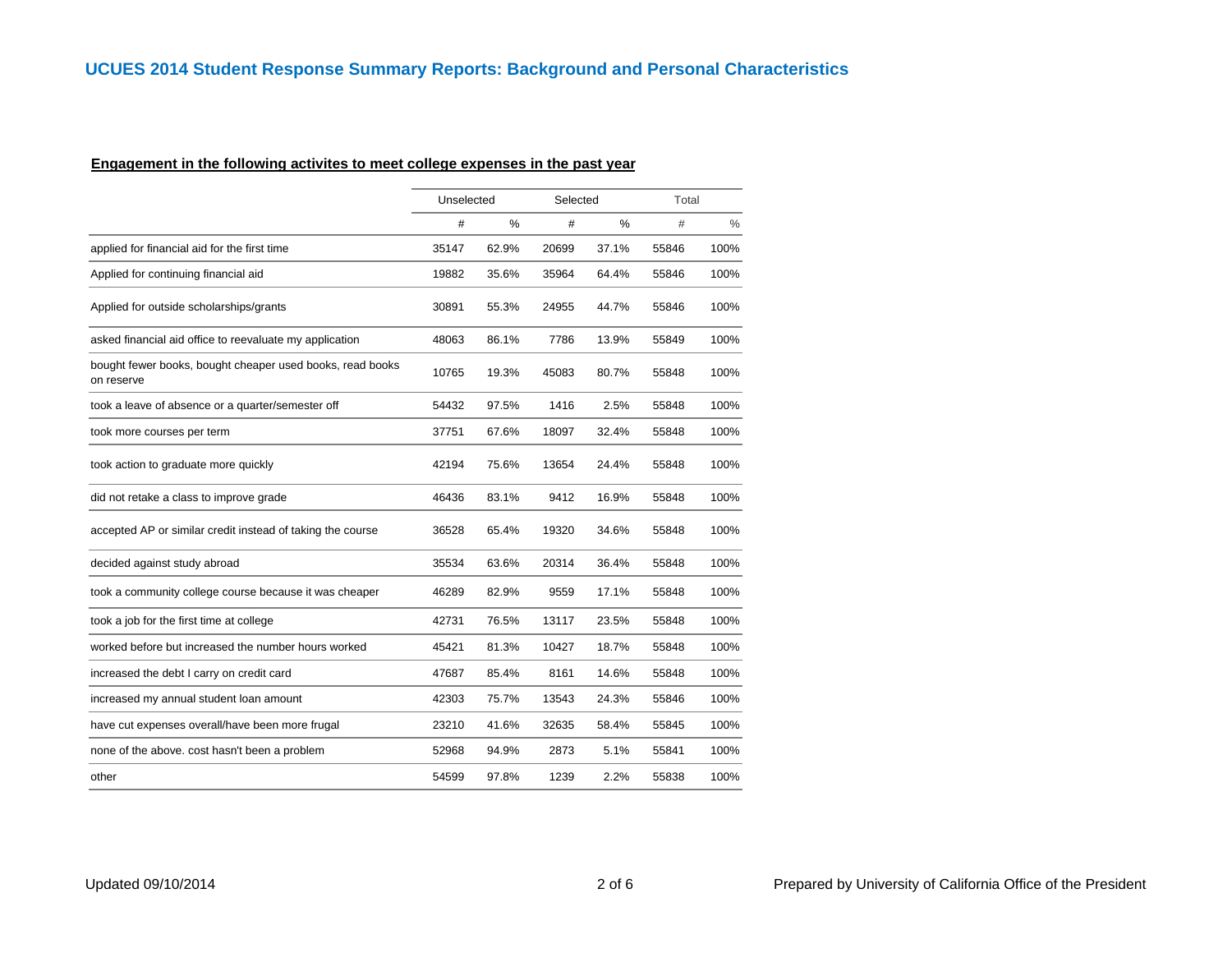#### **Frequency of engagement in the following behaviors in the past year**

|                                                   |       | Never |       | Rarely |       | Occasionally |       | Somewhat often |       | Often |       | Very often |       | Total |
|---------------------------------------------------|-------|-------|-------|--------|-------|--------------|-------|----------------|-------|-------|-------|------------|-------|-------|
|                                                   | #     | $\%$  | #     | %      | #     | %            | #     | %              | #     | $\%$  | #     | %          | #     | $\%$  |
| skipped meals to save money                       | 14248 | 26.0% | 13229 | 24.1%  | 13234 | 24.1%        | 6063  | 11.1%          | 4863  | 8.9%  | 3231  | 5.9%       | 54868 | 100%  |
| cut down on personal/recreational spending        | 2058  | 3.8%  | 3306  | 6.0%   | 12337 | 22.5%        | 11466 | 20.9%          | 14605 | 26.6% | 11073 | 20.2%      | 54845 | 100%  |
| worried about my debt and financial circumstances | 4724  | 8.6%  | 6595  | 12.1%  | 10235 | 18.7%        | 8995  | 16.5%          | 10393 | 19.0% | 13682 | 25.0%      | 54624 | 100%  |

#### **Familarity with Blue and Gold Oportunity Plan**

|                                                                                                                                                                                                                   | No    |               | Yes   |       | Total |      |
|-------------------------------------------------------------------------------------------------------------------------------------------------------------------------------------------------------------------|-------|---------------|-------|-------|-------|------|
|                                                                                                                                                                                                                   | #     | $\frac{0}{6}$ | #     | %     |       | $\%$ |
| Have you heard about the Blue and Gold Opportunity Plan,<br>which ensures that scholarships and grants will cover fees for<br>students from families that make less than \$70,000 a year,<br>with financial need? | 28016 | 51.2%         | 26699 | 48.8% | 54715 | 100% |

## **Level of agreement with the statement: given the grants and scholarships, if any, the total cost of attending is manageable**

|                                                                                                                                                                                          |      | Strongly disagree |      | <b>Disagree</b> |       | Somewhat disagree | Somewhat agree |       |       | Agree |      | Strongly agree | Total |      |
|------------------------------------------------------------------------------------------------------------------------------------------------------------------------------------------|------|-------------------|------|-----------------|-------|-------------------|----------------|-------|-------|-------|------|----------------|-------|------|
|                                                                                                                                                                                          | #    | %                 | #    | %               | #     | %                 | #              | %     | #     | %     | #    | %              |       | $\%$ |
| To what extent do you agree or disagree with this statement:<br>Given the grants and scholarships, if any, that you receive, the<br>total cost of attending [Home Campus] is manageable. | 5065 | 9.2%              | 6981 | 12.7%           | 10872 | 19.8%             | 18126          | 33.1% | 10340 | 18.9% | 3446 | 6.3%           | 54830 | 100% |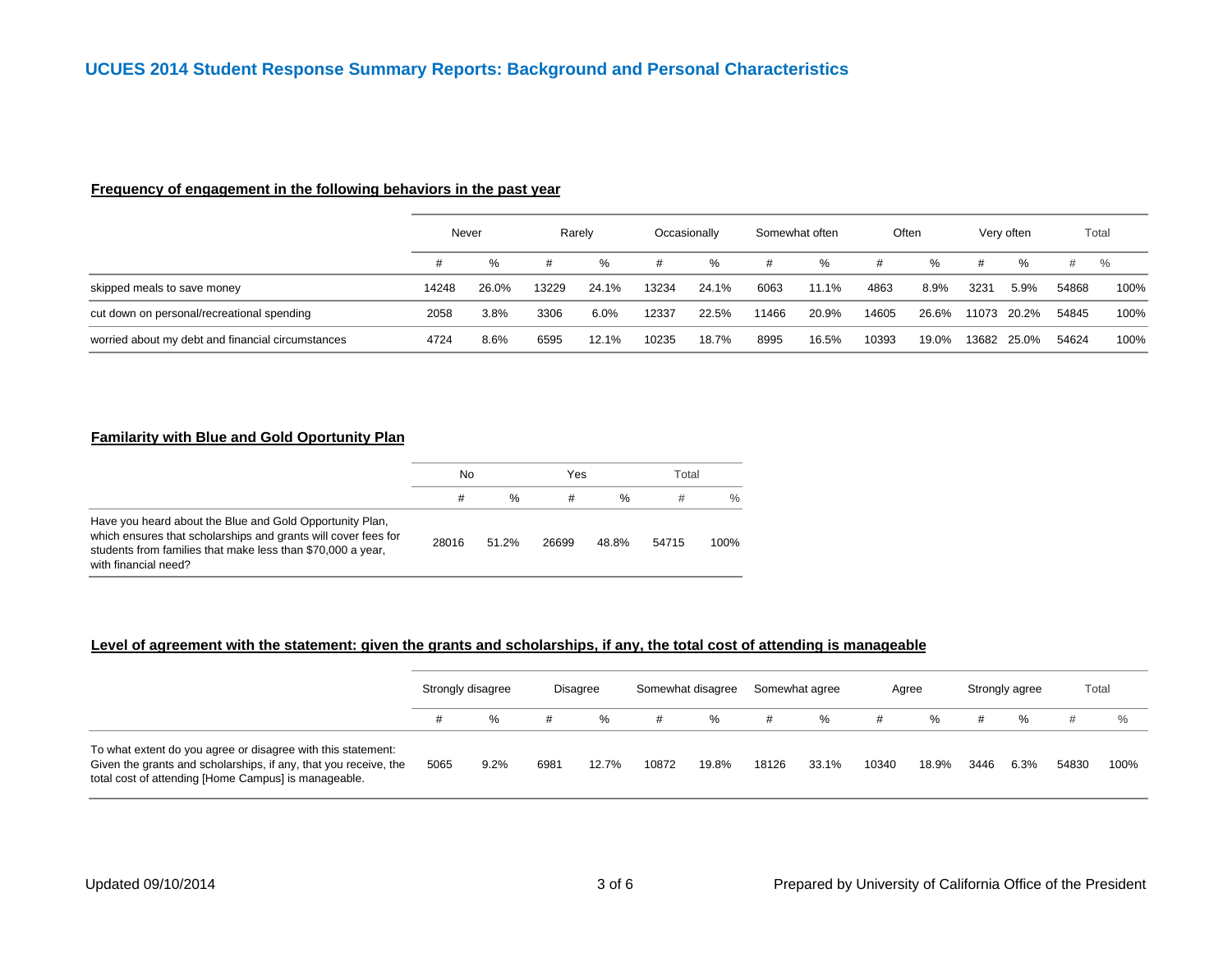# **UCUES 2014 Student Response Summary Reports: Plans and Aspirations**

## **Post-graduation plan**

|                                                    | Enroll in |   |                                                                         |   | Be self- |   |   | Study or work Join armed |   |   | Paid |   | Unpaid |   | Take a vear |   | Do. |   | I have no idea |               | Other | Total                                                                 |  |
|----------------------------------------------------|-----------|---|-------------------------------------------------------------------------|---|----------|---|---|--------------------------|---|---|------|---|--------|---|-------------|---|-----|---|----------------|---------------|-------|-----------------------------------------------------------------------|--|
|                                                    |           | % | %                                                                       | % | #        | % | # | %                        | # | % | #    | % | #      | % | #           | % |     | % |                | $\frac{1}{2}$ |       |                                                                       |  |
| What do you<br>plan to do<br>when you<br>graduate? |           |   | 23615 40.5% 18838 32.3% 1061 1.8% 679 1.2% 2088 3.6% 332 0.6% 2009 3.4% |   |          |   |   |                          |   |   |      |   |        |   |             |   |     |   |                |               |       | 640  1.1%  2440  4.2%  292  0.5%  5246  9.0%  1076  1.8%  58316  100% |  |

## **Career plan after graduation**

|                                                                                                        | Artistic, creative<br>Agriculture/ |      |      | Business, |      | Civil Service/ |      | Education |           | Engineering, |   | Law |   | Medicine, |                                       | Military |     | Psychology, |   | Researcher, |                     | I have no |           | Other         |   | Total |                      |   |
|--------------------------------------------------------------------------------------------------------|------------------------------------|------|------|-----------|------|----------------|------|-----------|-----------|--------------|---|-----|---|-----------|---------------------------------------|----------|-----|-------------|---|-------------|---------------------|-----------|-----------|---------------|---|-------|----------------------|---|
|                                                                                                        | #                                  | %    | #    | %         |      | ℅              | #    | %         | #         | %            | # | %   | # | %         | #                                     | %        | Ħ   | %           | # | %           |                     | %         | #         | $\frac{1}{2}$ | # | %     | #                    | % |
| What career<br>do you hope to<br>eventually<br>have after<br>you've<br>completed<br>your<br>education? | 518                                | 0.9% | 3358 | 5.8%      | 7519 | 13.0%          | 2217 |           | 3.8% 3598 |              |   |     |   |           | 6.2% 8571 14.8% 2847 4.9% 12747 22.0% |          | 185 |             |   |             | 0.3% 3624 6.2% 4908 | 8.5%      | 4638 8.0% |               |   |       | 3286 5.7% 58016 100% |   |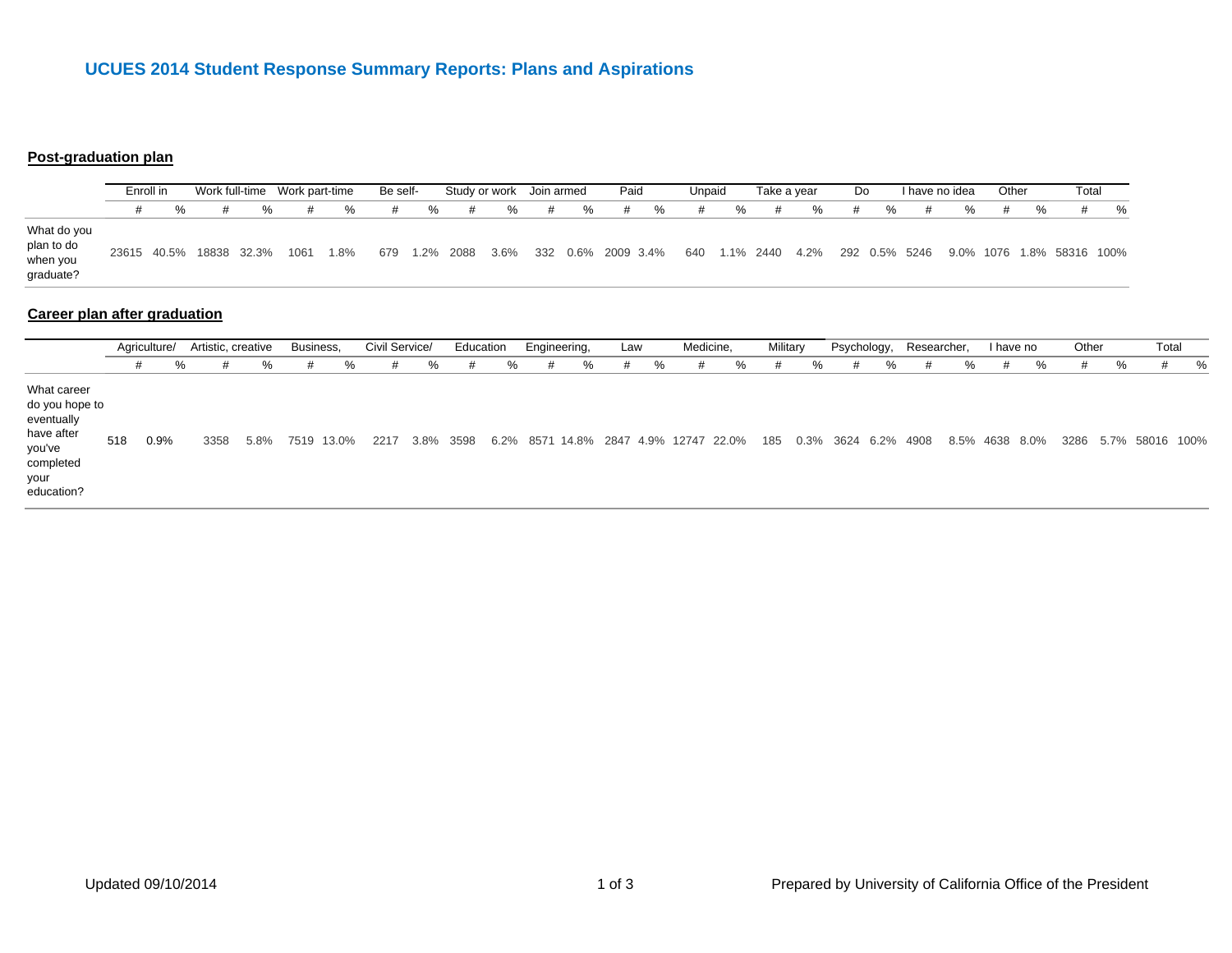# **UCUES 2014 Student Response Summary Reports: Plans and Aspirations**

#### **Highest degree desire to earn eventuall y**

|                                                                                                                 | Bachelor's |       | Teaching |      | <b>Business</b> |      | Other |      | Academic |            | Law degree |   | Medical        |   | Medical doctor |           |   | Doctorate | Multiple |           |   | I don't know                   | Other |   | Total |   |
|-----------------------------------------------------------------------------------------------------------------|------------|-------|----------|------|-----------------|------|-------|------|----------|------------|------------|---|----------------|---|----------------|-----------|---|-----------|----------|-----------|---|--------------------------------|-------|---|-------|---|
|                                                                                                                 | #          | %     | #        | %    | #               | %    |       | %    | #        | %          | #          | ℅ | #              | % | #              | %         | # | ℅         | #        | %         | # | %                              | #     | % | #     | % |
| What is the<br><b>HIGHEST</b><br>academic<br>degree or<br>credential that<br>you plan to<br>eventually<br>earn? | 8662       | 14.9% | 813      | 1.4% | 5514            | 9.5% | 4989  | 8.6% | 7840     | 13.5% 2884 |            |   | 5.0% 2486 4.3% |   | 4801           | 8.3% 9991 |   | 17.2%     |          | 1862 3.2% |   | 7623 13.1% 706 1.2% 58171 100% |       |   |       |   |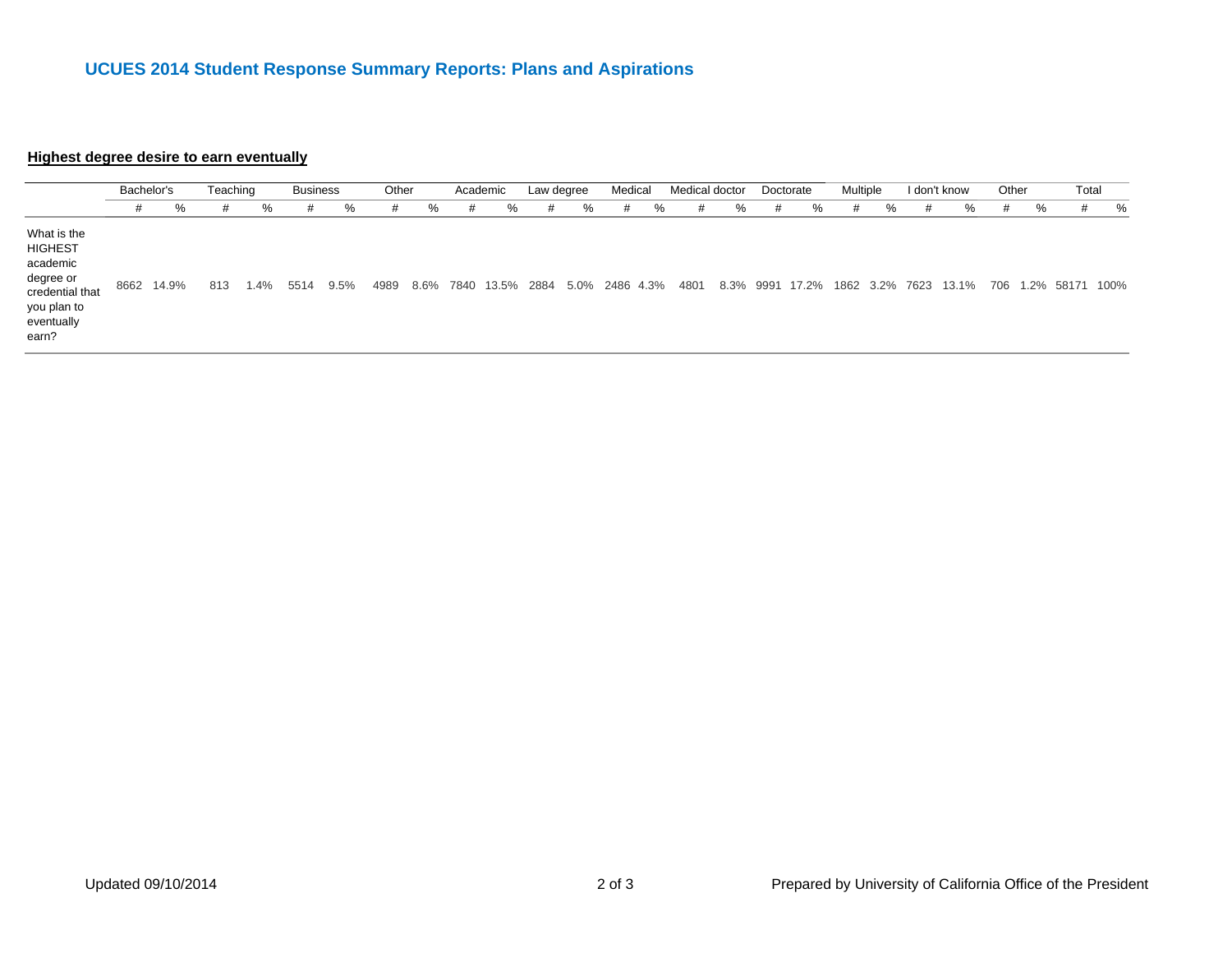#### **Research or creative activities students currently are doing or have complete d**

|                                                                                                                     | No    |       | Yes, doing now    |             | Total |      |
|---------------------------------------------------------------------------------------------------------------------|-------|-------|-------------------|-------------|-------|------|
|                                                                                                                     | #     | %     | #                 | %           | #     | %    |
| a research project or research<br>paper as part of your<br>coursework                                               | 13950 |       | 24.3% 43517       | 75.7%       | 57467 | 100% |
| at least one student research<br>course (a course in which you<br>learned research methods or<br>researcheda topic) | 22659 |       | 39.6% 34557 60.4% |             | 57216 | 100% |
| at least one independent study<br>course                                                                            | 43775 | 76.9% |                   | 13135 23.1% | 56910 | 100% |
| assist faculty in research for<br>course credit                                                                     | 45510 | 79.9% |                   | 11476 20.1% | 56986 | 100% |
| assist faculty in research for<br>pay without course credit                                                         | 51760 | 91.2% | 4982              | 8.8%        | 56742 | 100% |
| assist faculty in research as a<br>volunteer without course credit                                                  | 47404 | 83.5% | 9372              | 16.5%       | 56776 | 100% |
| A creative activity as part of<br>your coursework                                                                   | 26977 | 47.4% | 29900 52.6%       |             | 56877 | 100% |
| work on creative projects<br>under direction of faculty with<br>course credit                                       | 41673 | 73.3% |                   | 15202 26.7% | 56875 | 100% |
| work on creative projects<br>under direction of faculty for<br>pay without course credit                            | 53880 | 95.1% | 2789              | 4.9%        | 56669 | 100% |
| work on creative projects<br>under direction of faculty as                                                          | 51403 | 90.7% | 5262              | 9.3%        | 56665 | 100% |

volunteer without course credit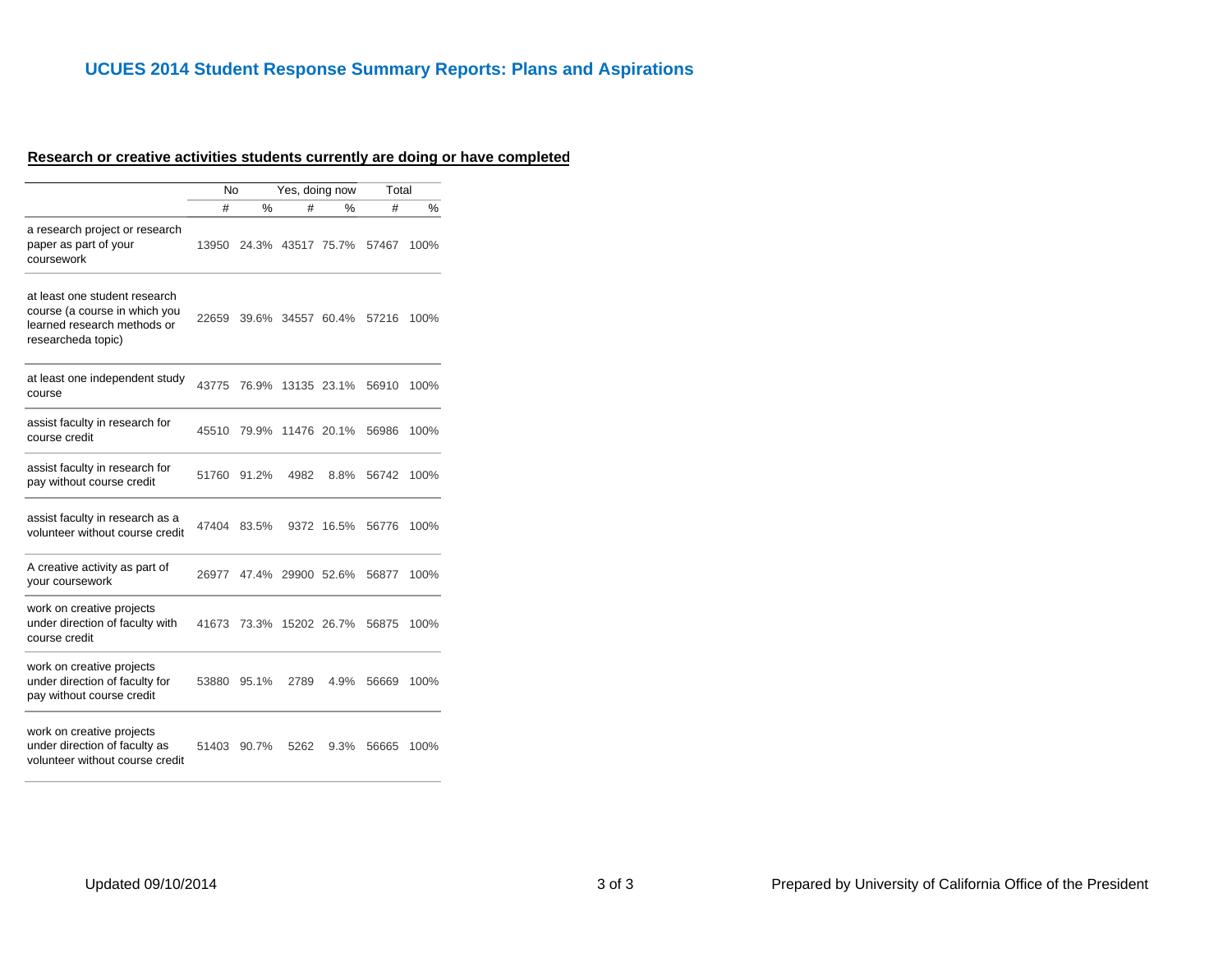## **Level of agreement with each of the following statements**

|                                                                      |      | Strongly disagree |      | <b>Disagree</b> |      | Somewhat<br>disagree |       | Somewhat agree |       | Agree | Strongly agree |       | Total |               |
|----------------------------------------------------------------------|------|-------------------|------|-----------------|------|----------------------|-------|----------------|-------|-------|----------------|-------|-------|---------------|
|                                                                      | #    | %                 | #    | $\%$            | #    | %                    | #     | %              | #     | $\%$  | #              | $\%$  | #     | $\frac{0}{0}$ |
| I feel free to express my political beliefs on campus                | 1408 | 2.4%              | 2475 | 4.2%            | 4609 | 7.9%                 | 15883 | 27.2%          | 23232 | 39.8% | 10772          | 18.5% | 58379 | 100%          |
| I feel free to express my religious beliefs on campus                | 1247 | 2.1%              | 2177 | 3.7%            | 4336 | 7.4%                 | 14597 | 25.1%          | 24370 | 41.9% | 11497          | 19.7% | 58224 | 100%          |
| Students of my race/ethnicity are respected on this<br>campus        | 1117 | 1.9%              | 1899 | 3.3%            | 4338 | 7.4%                 | 12888 | 22.1%          | 24961 | 42.9% | 13041          | 22.4% | 58244 | 100%          |
| Students of my socio-economic status are respected on<br>this campus | 1166 | 2.0%              | 1909 | 3.3%            | 4521 | 7.7%                 | 13261 | 22.7%          | 25710 | 44.1% | 11773          | 20.2% | 58340 | 100%          |
| Students of my gender are respected on this campus                   | 580  | 1.0%              | 956  | 1.6%            | 2738 | 4.7%                 | 11065 | 19.0%          | 28253 | 48.4% | 14736          | 25.3% | 58328 | 100%          |
| Students of my religious beliefs are respected on this<br>campus     | 858  | 1.5%              | 1386 | 2.4%            | 3789 | 6.5%                 | 13416 | 23.1%          | 26913 | 46.3% | 11804          | 20.3% | 58166 | 100%          |
| Students of my political beliefs are respected on this<br>campus     | 1118 | 1.9%              | 1538 | 2.6%            | 3513 | 6.0%                 | 12918 | 22.2%          | 26905 | 46.3% | 12154          | 20.9% | 58146 | 100%          |
| Students of my sexual orientation are respected on this<br>campus    | 444  | 0.8%              | 527  | 0.9%            | 1482 | 2.5%                 | 7283  | 12.5%          | 26850 | 46.2% | 21544          | 37.1% | 58130 | 100%          |

## **Level of agreement with the following statements in terms of yourself**

|                                                                                                         |     | Strongly disagree |      | <b>Disagree</b> |      | Somewhat<br>disagree | Somewhat agree |       | Agree |       | Strongly agree |       | Not Applicable |     | Total |      |
|---------------------------------------------------------------------------------------------------------|-----|-------------------|------|-----------------|------|----------------------|----------------|-------|-------|-------|----------------|-------|----------------|-----|-------|------|
|                                                                                                         | #   | %                 |      | %               | #    | %                    | #              | %     | #     | ℅     | #              | %     | #              | %   | #     | $\%$ |
| Students of my immigration background are respected<br>on this campus                                   | 895 | 1.5%              | 1203 | 2.1%            | 2686 | 4.6%                 | 7165           | 12.3% | 15021 | 25.8% | 8534           | 14.7% | 22662          | 39% | 58166 | 100% |
| Students with a physical, psychological or learning<br>disability like mine are respected on thiscampus | 728 | 1.3%              | 918  | 1.6%            | 1952 | 3.4%                 | 5791           | 10.0% | 11727 | 20.3% | 5431           | 9.4%  | 31283          | 54% | 57830 | 100% |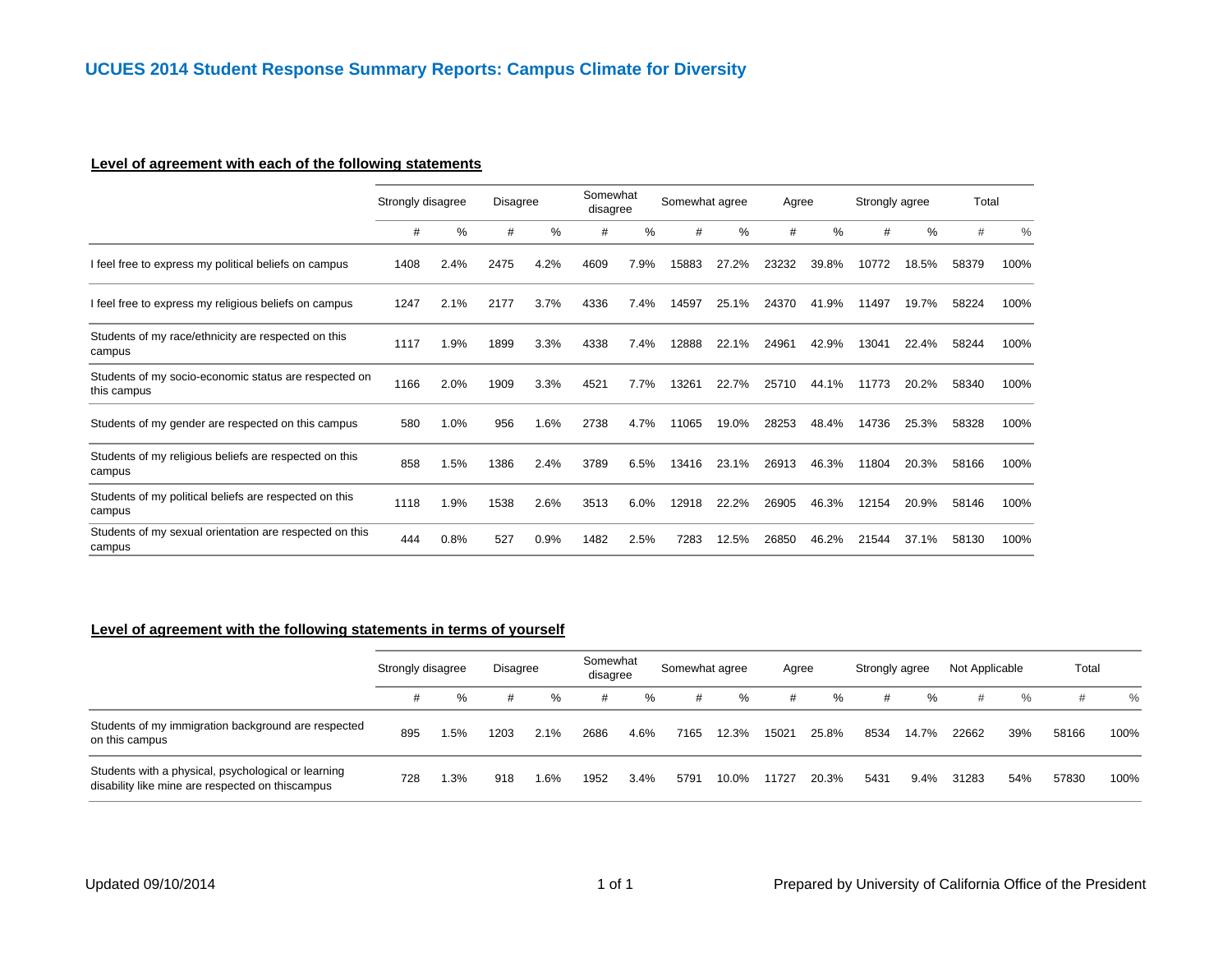# **Level of proficiency in the following areas when started at this campus and now**

|                                                                                                                    | Very poor |      | Poor  |       | Fair  |       | Good  |       | Very good |       | Excellent |       | Total |      |
|--------------------------------------------------------------------------------------------------------------------|-----------|------|-------|-------|-------|-------|-------|-------|-----------|-------|-----------|-------|-------|------|
|                                                                                                                    | #         | %    | #     | %     | #     | ℅     | #     | %     | #         | ℅     | #         | ℅     | #     | $\%$ |
| Analytical and critical thinking skills (When you started here)                                                    | 797       | 1.3% | 4089  | 6.9%  | 21198 | 35.7% | 20450 | 34.4% | 9513      | 16.0% | 3361      | 5.7%  | 59408 | 100% |
| Ability to be clear and effective in writing (When you started<br>here)                                            | 1090      | 1.8% | 5835  | 9.8%  | 19953 | 33.7% | 19315 | 32.6% | 9605      | 16.2% | 3480      | 5.9%  | 59278 | 100% |
| Ability to read and comprehend academic material (When you<br>started here)                                        | 851       | 1.4% | 4886  | 8.3%  | 19584 | 33.1% | 20812 | 35.2% | 9717      | 16.4% | 3358      | 5.7%  | 59208 | 100% |
| Foreign language skills (When you started here)                                                                    | 4349      | 7.3% | 10425 | 17.6% | 19362 | 32.7% | 13908 | 23.5% | 6792      | 11.5% | 4352      | 7.4%  | 59188 | 100% |
| Understanding of a specific field of study (When you started<br>here)                                              | 3494      | 5.9% | 12221 | 20.6% | 22336 | 37.7% | 14611 | 24.7% | 4742      | 8.0%  | 1782      | 3.0%  | 59186 | 100% |
| Quantitative (mathematical and statistical) skills (When you<br>started here)                                      | 1906      | 3.2% | 6527  | 11.0% | 20269 | 34.2% | 18700 | 31.5% | 8602      | 14.5% | 3289      | 5.5%  | 59293 | 100% |
| Ability to speak clearly and effectively in English (When you<br>started here)                                     | 359       | 0.6% | 1701  | 2.9%  | 9431  | 15.9% | 14604 | 24.6% | 14362     | 24.2% | 18860     | 31.8% | 59317 | 100% |
| Ability to understand international perspectives (economic,<br>political, social, cultural) (When youstarted here) | 1687      | 2.9% | 8041  | 13.6% | 20671 | 34.9% | 17431 | 29.5% | 7749      | 13.1% | 3601      | 6.1%  | 59180 | 100% |
| Leadership skills (When you started here)                                                                          | 1878      | 3.2% | 6900  | 11.6% | 18820 | 31.7% | 17977 | 30.3% | 9147      | 15.4% | 4560      | 7.7%  | 59282 | 100% |
| Analytical and critical thinking skills (Current ability level)                                                    | 198       | 0.3% | 656   | 1.1%  | 5672  | 9.7%  | 20269 | 34.8% | 23016     | 39.5% | 8473      | 14.5% | 58284 | 100% |
| Ability to be clear and effective in writing (Current ability level)                                               | 233       | 0.4% | 1003  | 1.7%  | 7408  | 12.7% | 21043 | 36.2% | 20810     | 35.8% | 7682      | 13.2% | 58179 | 100% |
| Ability to read and comprehend academic material (Current<br>ability level)                                        | 234       | 0.4% | 773   | 1.3%  | 5997  | 10.3% | 20188 | 34.8% | 22547     | 38.8% | 8322      | 14.3% | 58061 | 100% |
| Foreign language skills (Current ability level)                                                                    | 4101      | 7.1% | 9153  | 15.8% | 14450 | 24.9% | 14498 | 25.0% | 10093     | 17.4% | 5775      | 9.9%  | 58070 | 100% |
| Understanding of a specific field of study (Current ability level)                                                 | 437       | 0.8% | 1203  | 2.1%  | 6156  | 10.6% | 17481 | 30.1% | 22427     | 38.6% | 10347     | 17.8% | 58051 | 100% |
| Quantitative (mathematical and statistical) skills (Current ability<br>level)                                      | 1263      | 2.2% | 4112  | 7.1%  | 12486 | 21.5% | 19685 | 33.8% | 14979     | 25.7% | 5670      | 9.7%  | 58195 | 100% |
| Ability to speak clearly and effectively in English (Current ability<br>level)                                     | 179       | 0.3% | 547   | 0.9%  | 3810  | 6.6%  | 12614 | 21.7% | 18723     | 32.2% | 22263     | 38.3% | 58136 | 100% |
| Ability to understand international perspectives (economic,<br>political, social, cultural) (Currentability level) | 555       | 1.0% | 2099  | 3.6%  | 8952  | 15.4% | 18146 | 31.2% | 19201     | 33.1% | 9137      | 15.7% | 58090 | 100% |